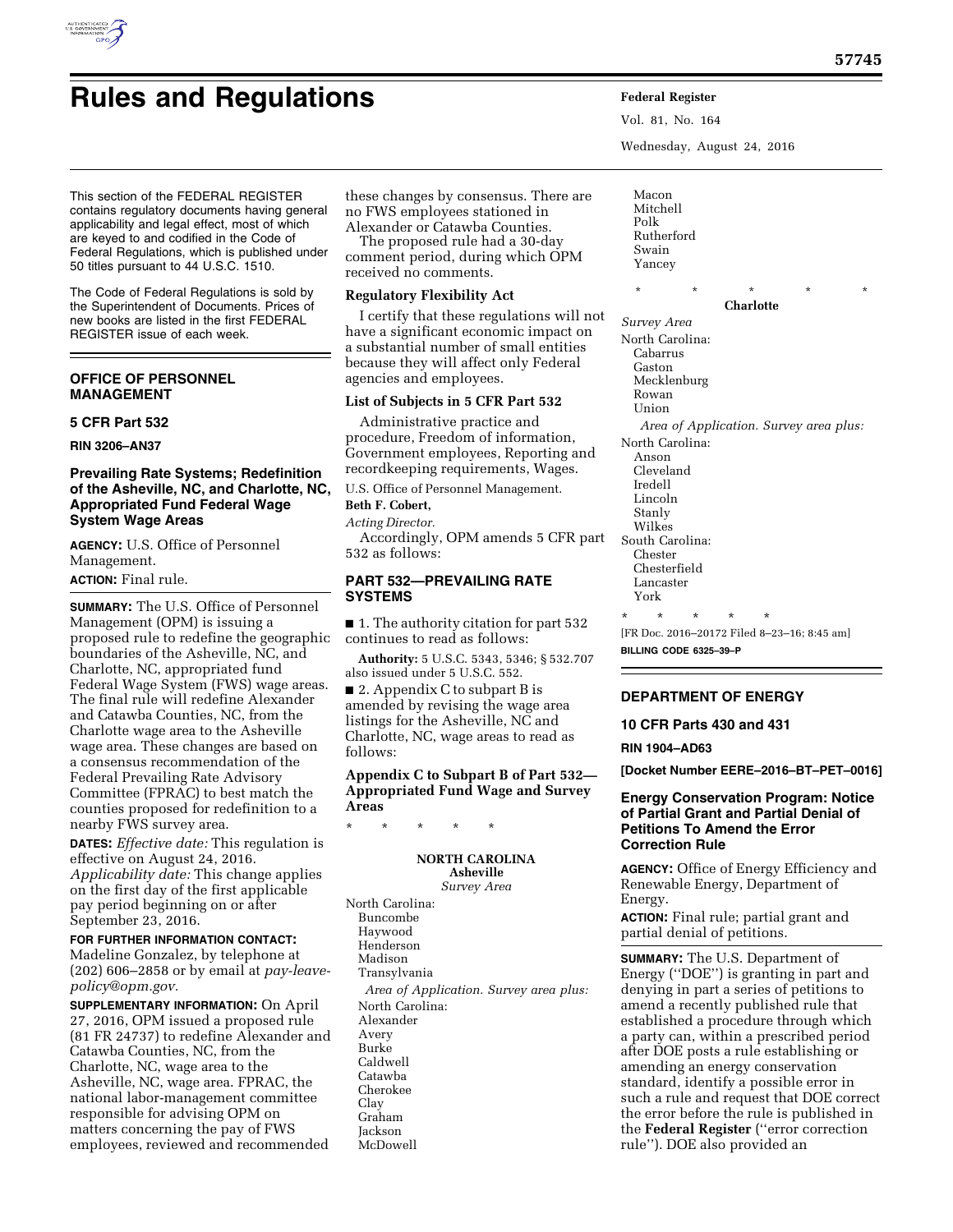opportunity for the public to comment on these petitions. This document responds to both the petitions and related comments that were submitted and received in accordance with the timelines established in a prior **Federal Register** notice inviting such petitions and comments.

**DATES:** This partial grant and partial denial is effective September 23, 2016.

**ADDRESSES:** All petitions and comments filed in accordance with the timelines set forth in the prior **Federal Register**  notice have been entered into docket number EERE–2016–BT–PET–0016. The docket is available for review at *[http://](http://www.regulations.gov)  [www.regulations.gov.](http://www.regulations.gov)* For further information on how to review the docket, contact Mr. John Cymbalsky at

(202) 287–1692 or by email: *[John.Cymbalsky@ee.doe.gov.](mailto:John.Cymbalsky@ee.doe.gov)*  **FOR FURTHER INFORMATION CONTACT:** Mr. John Cymbalsky, U.S. Department of Energy, Office of Energy Efficiency and Renewable Energy, Building Technologies Program, EE–5B, 1000 Independence Avenue SW., Washington, DC 20585–0121. Telephone: (202) 287–1692 or *[John.Cymbalsky@ee.doe.gov.](mailto:John.Cymbalsky@ee.doe.gov)* 

# **SUPPLEMENTARY INFORMATION:**

# **I. Background**

The Department of Energy (''DOE'' or the ''Department'') recently published a final rule establishing a procedure through which an interested party can, within a 30-day period after DOE posts a rule establishing or amending an energy conservation standard, identify a

possible error in such a rule and request that DOE correct the error before its publication in the **Federal Register**. *See*  81 FR 26998 (May 5, 2016). In that same issue of the **Federal Register**, DOE also invited the public to submit petitions to amend the error correction rule. DOE provided that it would use its best efforts to issue a public document by August 10, 2016, responding to any such petitions submitted by June 6, 2016, and any timely filed comments responding to those petitions. *See* 81 FR 27054 (May 5, 2016).

DOE received four petitions to amend the rule and several comments responding to those petitions. The submitters of these documents, along with their affiliations, are identified in Table 1.

# TABLE 1—LIST OF PETITIONERS/COMMENTERS

| Petitioners (P)/Commenters (C)                                                                         | Organization type                                                                    | Identifier/Acronym |
|--------------------------------------------------------------------------------------------------------|--------------------------------------------------------------------------------------|--------------------|
| Air Conditioning, Heating and Refrigeration Institute (P, C)                                           | Heating, Ventilation and Air Conditioning ("HVAC") Indus-<br>try Trade Organization. | AHRI.              |
| American Gas Association and American Public Gas As-<br>sociation (C).                                 |                                                                                      | AGA-AGPA.          |
| Appliance Standards Awareness Project, Earth Justice,<br>and Natural Resources Defense Council (P, C). |                                                                                      | Joint Advocates.   |
| Association of Home Appliance Manufacturers (C)                                                        | Home Appliance Industry Trade Organization                                           | AHAM.              |
|                                                                                                        |                                                                                      | Hussmann.          |
|                                                                                                        |                                                                                      | Lennox.            |
|                                                                                                        | Refrigeration Product and Equipment Manufacturers                                    | Traulsen-Kairak.   |
|                                                                                                        |                                                                                      | Zero Zone.         |

NOTE: AHAM filed both joint comments with AHRI as well as separate comments on its own behalf.

# **II. Summary of and Responses to Comments**

At the outset, DOE notes that the petitioners agreed with the fundamental underpinnings supporting the basis for the error correction rule. First, the petitioners—AHRI, Hussmann, the Joint Advocates, and Lennox—all agreed with the stated purpose of the error correction rule—that is, to prevent errors from affecting energy conservation standards applicable to consumer products or commercial equipment. AHRI Petition to Amend, EERE–2016–BT–PET–0016–0005, at 1– 2; Hussmann Petition to Amend, EERE– 2016–BT–PET–0016–0003, at 1; Joint Advocates Petition to Amend, EERE– 2016–BT–PET–0016–0006, at 1; and Lennox Petition to Amend, EERE–2016– BT–PET–0016–0004, at 1. They also generally agreed that errors in need of correction are not common, *see* Lennox Petition, No. 0004, at 1 and Joint Advocates Petition, No. 0006, at 1, and that the process laid out in the error correction rule should not be used as a means to revisit and re-argue issues that have already been raised and addressed

during the rulemaking process. *See*  AHRI Petition, No. 0005, at 1–2 and Lennox Petition, No. 0004, at 1. AHRI and Lennox also acknowledged that applying the error correction process to direct final rules established under 42 U.S.C. 6295(p)(4) was not warranted, assuming that identification of an error would qualify as an ''adverse comment'' for purposes of 6295(p)(4). *See* AHRI Petition, No. 0005, at 10–11 and Lennox Petition, No. 0004, at 4.

While the petitioners agreed with the need and rationale for the error correction rule, they also suggested several changes to the rule. These suggestions are discussed in the following sections.

#### *A. Time Within Which To File an Error Correction Request, Statutory Deadlines*

The error correction rule requires that a party must submit a request for correction ''within 30 calendar days of the posting of the rule.'' 10 CFR  $430.5(d)(1)$ . The timelines also prescribe a period within which DOE will submit any corrected rule for publication in the **Federal Register**. *See* 10 CFR 430.5(d)

through (f). Petitioners and commenters responded to each of these issues.

First, with respect to potential modifications to the rule, each of the industry petitioners asked that DOE consider providing a longer period of time than the 30 days prescribed by the rule within which to submit an error correction request. *See* 81 FR at 27005. The petitioners asserted that because DOE's standards rulemakings are often both complex and lengthy, additional time beyond the prescribed 30 days should be provided to ensure that any errors in the standards final rule are identified to DOE. The suggested timelines from these petitioners ran from 45 days up to 60 days. *See*  Hussmann Petition, No. 0003, at 1; Lennox Petition, No. 0004, at 3; and AHRI Petition, No. 0005, at 8. Among these petitioners, one—AHRI—also suggested that DOE consider extending the time period for submitting error correction requests until the effective date of a rule. According to AHRI, extending the period in this way would ''not further delay the effective date of the rule,'' although AHRI also stated that its approach is ''consistent with the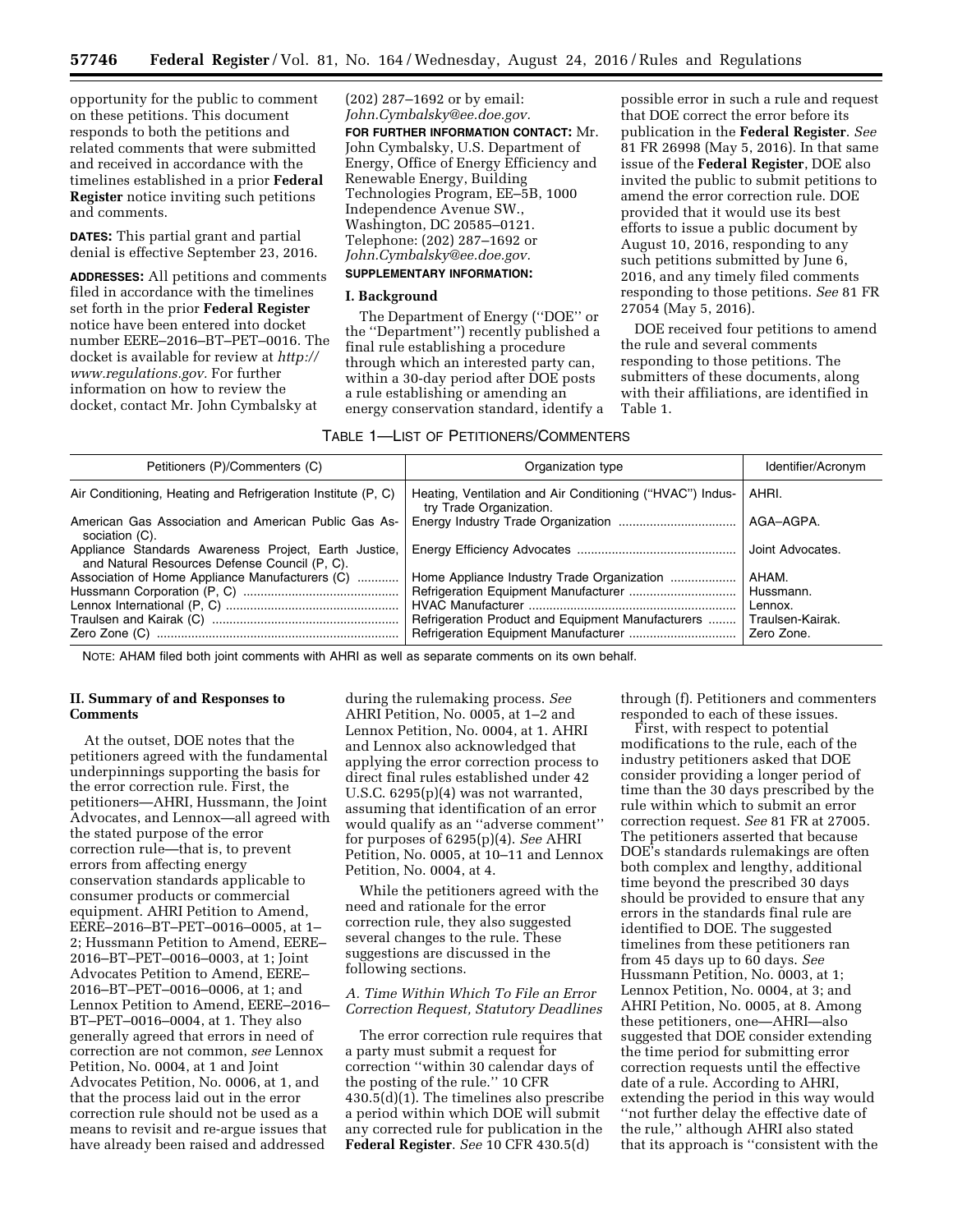APA power to postpone effective dates.'' AHRI Petition, No. 0005, at 8–9. In AHRI's view, such an option would also be consistent with DOE's prior view of the meaning of the term ''effective date'' and is supported by the fact that a rule is not necessarily effective upon publication in the **Federal Register**. AHRI Petition, No. 0005, at 8–9. AHRI also asserted that the inadequacy of a 30-day review period is recognized in EPCA by virtue of its inclusion of a 60 day period for parties to challenge a final rule establishing an energy conservation standard in court. *Id.* at 8.

Second, the Joint Advocates argued in favor of an exception to the error correction rule when following the rule's timing provisions for review would conflict with statutorily mandated rulemaking deadlines. In their view, case law suggests that there are only limited circumstances when federal agencies can extend statutory deadlines, none of which apply in the case of an error correction rule. In the event it is needed to avoid potential timing conflicts with statutory deadlines, the Joint Advocates suggested that DOE publicly post a draft of a standards final rule once it is transmitted to the Office of Management and Budget for pre-posting review, in order to provide more lead-time for parties to check for errors. Joint Advocates Petition, No. 0006, at 1–2.

Others disagreed with the Joint Advocates' suggestion. *See* Zero Zone, No. 0007, at 1; Lennox, No. 0009, at 2– 3; AHRI–AHAM, No. 0012, at 2–5. Zero Zone argued that the Secretary should not be held to an exact time period because it is better to achieve a correct rule through an error correction process than through a court challenge. Zero Zone, No. 0007, at 1. Lennox as well as AHRI and AHAM raised several criticisms of the Joint Advocates' approach. First, they commented that the Joint Advocates' approach would result in prioritizing statutory mandates regarding timing over the statutory mandate providing that DOE may not adopt energy conservation standards unless it finds that the standards are technologically feasible and economically justified. Lennox, AHRI, and AHAM suggest that this statutory conflict should be resolved by prioritizing the correction of errors, particularly because of EPCA's antibacksliding provision, 42 U.S.C. 6295(o)(1). AHRI and AHAM further stated that this position is supported by case law. *See* AHRI–AHAM, No. 0012, at 3–4. Second, these commenters asserted that rushing to meet a deadline is a type of situation that could lead to rulemaking errors. Third, they warned

that not allowing for the correction of errors in a rule could lead to errors resulting in litigation, which could lead to a delay in implementing new standards and result in less energy savings. Fourth, they argued that DOE would be able to manage the competing needs of satisfying any relevant statutorily mandated lead-times and the reviewing period provisions under the error correction rule. Finally, the commenters stated that allowing deadlines to prevail over the error correction process could create an incentive for DOE to delay rulemaking in order to avoid addressing errors. Lennox, No. 0009, at 2–3; AHRI–AHAM, No. 0012, at 2–5.

After further consideration, DOE is extending the amount of time for the submission of error correction requests by 15 additional days—for a total of 45 days after the posting of a final rule. Providing this additional time will better ensure that any potential errors are addressed and corrected prior to the publication of a standards final rule, which will reduce the possibility of promulgating an incorrect energy conservation standard. By taking this step, DOE seeks to increase the likelihood that the public will identify any errors of the types addressed by the error correction rule. Correction of these errors will be beneficial for the reasons discussed in the Final Rule. With respect to providing a longer period of time, such as the 60 days suggested by industry petitioners, in DOE's view, offering a 60-day period as a matter of routine practice for identifying the types of errors addressed by this rule is unnecessary, as these kinds of errors typically can be readily identified well within the time period provided in this rule. DOE also notes that, contrary to AHRI's contention, its approach is consistent with the provision in EPCA that provides entities with 60 days from the date a rule is published in the **Federal Register**<sup>1</sup> to file a petition for review in a court of appeals. Such petitions may address a range of grounds for challenging a final rule, whereas the error correction rule is limited in scope.2 Accordingly, it should take parties substantially less time to identify errors as defined in the error correction rule and to prepare an error correction request.

AHRI also suggested that DOE extend the period for submitting error correction requests until the effective

date of a rule. This suggestion misapprehends the purpose and operation of the error correction rule. AHRI's request, by its nature, would permit error correction requests to be submitted after publication of a rule in the **Federal Register**, because the effective date of a rule necessarily occurs after such publication. But applying the error correction rule to rules that have already been published in the **Federal Register** would make little sense, because the central features of the error correction rule are that DOE delays publishing a rule in the **Federal Register** (for 45 days after posting the rule) to allow for the submission of error correction requests, and that DOE commits to considering properly submitted error correction requests before publishing the rule in the **Federal Register**. After DOE has published a rule in the **Federal Register**, neither outcome is available. As DOE explained in establishing the error correction rule, the anti-backsliding provision in EPCA, 42 U.S.C. 6295(o)(1), makes it particularly important to be able to correct regulatory text before DOE publishes a rule in the **Federal Register**. By contrast, a person submitting an error correction request after publication could just as easily make use of existing statutory mechanisms to ask DOE to amend the published rule. DOE does not see, and AHRI did not explain, why those mechanisms would be inadequate so that a special post-publication error correction process would be warranted.3

DOE believes that the pre-publication error correction process set forth in the amended rule is superior to an error correction process permitting the submission of error correction requests during the existing 30-day prepublication period through the effective date of a rule, which post-dates the publication of a rule in the **Federal Register**. The Joint Advocates argue that ''[e]xtending the error correction process

<sup>1</sup>Henceforward in this document, the words "published" and "publication" refer to a document<br>being published in the **Federal Register**.

<sup>&</sup>lt;sup>2</sup> AHRI's request for a reconsideration process that would allow for the consideration of any type of issue with a posted rule is discussed *infra.* 

<sup>3</sup> DOE recognizes that because the error correction rule required parties to submit error correction requests within 30 days of a rule's posting (45 days per the amendment described above), while DOE might not publish the rule in the **Federal Register**  until later (pursuant to § 430.5(f)), there may, for a given rule, be a period of time in which DOE has not yet published a rule in the **Federal Register** but is not accepting requests under the error correction process. That period is important, because DOE must have some time in which it is able to conclude its consideration of error correction requests and proceed to publish a rule. If DOE committed that it would not publish a rule until it had considered every error correction request submitted before publication—even those submitted well after the 30-day (now 45-day) period—the publication of rules could be significantly delayed. Because compliance dates depend on the dates of publication, that outcome would upset the balance that DOE has struck in committing to a short delay for the sake of correcting errors.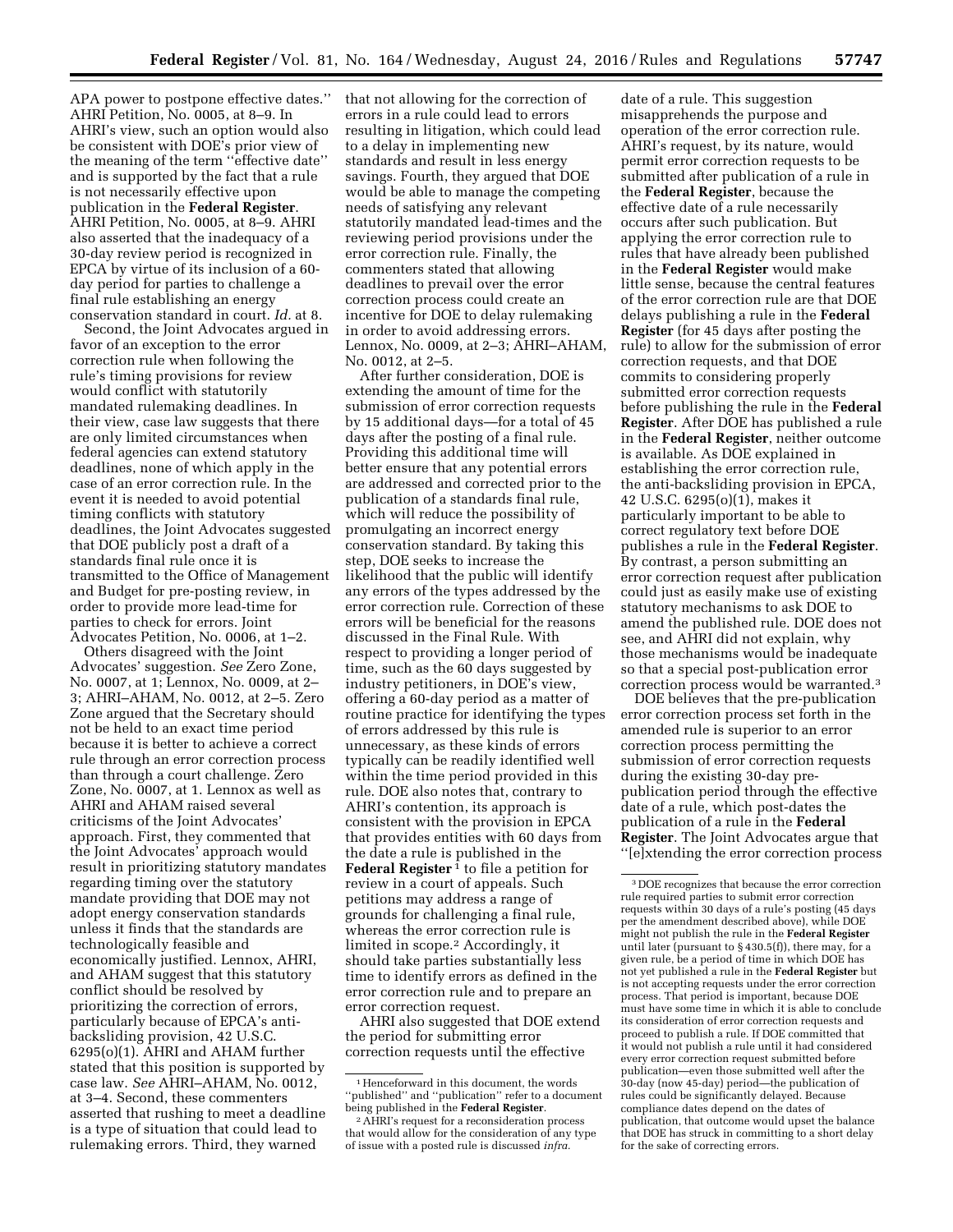beyond a rule's publication in the **Federal Register** would ignore that DOE lacks the authority to weaken or postpone a standard beyond that point'' under 42 U.S.C. 6295(o)(1), EPCA's antibacksliding provision. Joint Advocates, No. 0013, at 1. If the Joint Advocates are correct, then AHRI's suggestion that DOE extend the time period for submitting error correction requests beyond publication of a rule in the **Federal Register** is obviously unworkable because DOE would be precluded from granting error correction requests unless doing so resulted in more stringent energy conservation standards.

DOE need not, however, decide in this rulemaking whether the Joint Advocates are correct because, even if EPCA and the APA granted DOE the authority to grant any error correction request submitted after the publication of a standards rule in the **Federal Register**, DOE would still decline to adopt AHRI's suggestion that it extend the current 30-day pre-publication period for submitting error correction requests until the effective date of a rule. Contrary to AHRI's assertion (AHRI Petition, No. 0005, at 8), adopting that suggestion would further delay the energy savings benefits of a standards rule where, among other circumstances, DOE decides to change a standards rule in response to an error correction request submitted after publication of a rule in the **Federal Register**. That is so because such a changed rule would need to be published in the **Federal Register**, and EPCA provides that compliance dates must be set a certain period of time after the ''publication'' of rules in the **Federal Register**. *See* 81 FR at 27,002; *see also supra* note 2. Such a delay is unacceptable, particularly given that DOE has determined that the 45-day period DOE is adopting for the submission of error correction requests is sufficient to permit the public to identify possible errors in its standards rules. Moreover, AHRI's approach would result in substantial uncertainty for the regulated community because manufacturers would not know whether they would be required to conform to standards set forth in rules published in the **Federal Register** until DOE subsequently announced its decision on pending error correction requests. But the very purpose of the EPCA provisions setting compliance dates a certain amount of time after publication of a standard in the **Federal Register** is to provide manufacturers enough time to prepare to implement the new standards. AHRI's suggestion would effectively reduce this period of time in

many circumstances (such as where DOE decides, after a rule is published in the **Federal Register**, that it will make no changes to a rule), to the detriment of the regulated community. For all of these reasons, even if DOE could adopt AHRI's suggestion without running afoul of the anti-backsliding provision and other requirements set forth in EPCA and the APA (a question that DOE need not decide), it would not—and does not—adopt that approach.

DOE is also declining to adopt the approach suggested by the Joint Advocates. In DOE's view, ensuring that its energy conservation standards published in the **Federal Register**  comport with the judgments DOE has made heavily outweighs the potential costs associated with a modest delay in the **Federal Register** publication of a given standards rule. Moreover, the error correction rule promotes compliance with the statutory mandate that DOE not adopt a standard unless it determines, *inter alia,* that the standard is technologically feasible and economically justified. *See, e.g.,* 42 U.S.C. 6295(o)(2) and 6316(a). By providing the opportunity to file an error correction request to notify DOE of potential errors in the final rule's regulatory text, DOE can more readily identify and correct these errors prior to the rule's publication in the **Federal Register**. An error that could have been identified, if given this opportunity, might otherwise become the basis of a legal challenge that could delay the rule yet further. DOE's error correction process seeks to avoid those legal challenges. In addition, as noted earlier, correcting an error means bringing the regulatory text into harmony with DOE's policy judgment, as reflected in the rest of the rulemaking documents. The resulting regulatory text can be expected to fulfill and balance the multiple goals of EPCA better than the erroneous text would have.

While providing a pre-publication error correction process may require the expenditure of a modest amount of additional time, in DOE's view, weighing the potential energy savings losses of this relatively small delay against the benefits of correcting errors, given that errors, on occasion, can occur, cuts in favor of providing potential error correction requesters with the additional time provided by the error correction rule to review and identify errors to the Secretary.

#### *B. Overly Narrow Definitions*

The error correction rule defined a number of terms related to the error correction process. Among these terms were definitions for "Error," "Party,"

and ''Rule.'' The rule defined ''Error'' as ''an aspect of the regulatory text of a rule that is inconsistent with what the Secretary intended regarding the rule at the time of posting.'' 10 CFR 430.5(b). That definition also provided three examples of possible mistakes that could give rise to ''Errors'' typographical mistakes, calculation mistakes, and numbering mistakes. *See*  id. The term "Party" was defined as ''any person who has provided input during the proceeding that led to a rule by submitting timely comments (including ex parte communications properly made within the relevant comment period) in response to a notice seeking comment or by providing substantive input at a public meeting regarding the rulemaking.'' *Id.* Finally, a ''Rule'' was defined as ''a rule establishing or amending an energy conservation standard under the Act.'' 10 CFR 430.5(b).

Industry petitioners viewed these definitions as overly narrow. First, in their view, the definition for ''Error'' should be broadened to include not only the regulatory text of a final rule but errors contained within the accompanying Technical Support Document (''TSD'') and the final rule's preamble discussion. With respect to TSD-related errors, the petitioners noted that the analysis within the TSD may be needed to help identify potential errors, which would necessitate including these TSD-related errors as part of the error correction rule. Additionally, they noted that new information presented in the preamble should be subject to comment since that information is often intertwined with the regulatory text itself. Lennox argued that errors in the preamble should be included because stakeholders will not have had a prior opportunity to comment on new information presented in the preamble discussion of a final rule. AHRI argued that the definition should be amended to make it objective, not subjective, and that stakeholders cannot guess the ''intent'' of the Secretary. Furthermore, AHRI expressed concern that a subjective definition could give rise to unfairness if DOE makes ''post hoc assertions'' about the Secretary's intent that did not in fact exist at the time of the posting of a final rule. *See* AHRI Petition, No. 0005, at 11–13; Lennox Petition, No. 0004, at 5.

Second, some industry petitioners suggested that the rule's definition of the term ''Party'' was too narrow. *See*  Hussmann Petition, No. 0003, at 2; Lennox Petition, No. 0004, at 5–6. In their view, this term should be expanded to include contributors to group responses that are filed as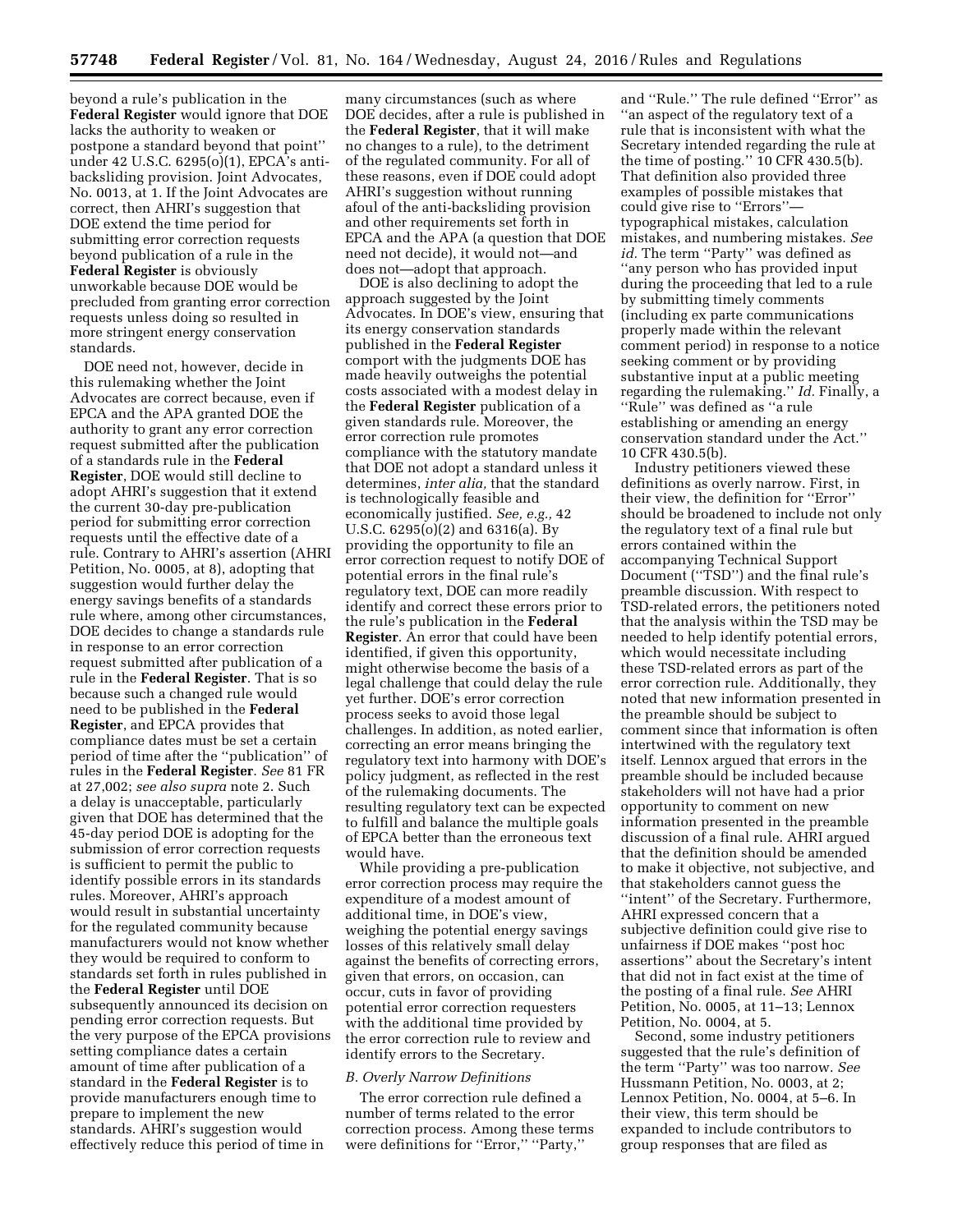comments during an on-going rulemaking and should not be limited to only the organizations that filed comments responding to a proposal. Lennox stated that an individual's status as a commenter in a rulemaking is irrelevant if the goal of the error correction rule is to correct errors in a given rule. Citing 42 U.S.C. 6305(b), in Lennox's view, the ability to file an error correction request should not hinge on whether a potential error correction requester filed comments in the underlying rulemaking proceeding. It also suggested that both this term and the related requirement that an individual demonstrate how it satisfies the ''Party'' requirement when submitting an error correction request (*see* 10 CFR 430.5(d)(4)) be dropped from the rule. Lennox Petition, No. 0004, at 5–6.

Finally, the industry petitioners viewed the definition of ''Rule'' as too narrow. In their view, this term should include rules besides energy conservation standard rulemakings. The petitioners asserted that this term should include test procedure rulemakings in addition to energy conservation standard rulemakings. According to Lennox, test procedure rules are complex and can have an impact on efficiency ratings when intertwined with energy conservation standards. Lennox Petition, No. 0004, at 2–3. In AHRI's view, adding test procedure rules to the definition would promote transparency. It asserted that test procedure rulemakings are intertwined with efficiency standards and contain voluminous, technical data; are often not issued until after, or simultaneously with, efficiency standards; and have the same ''realworld effect'' as do energy conservation standards. AHRI Petition, No. 0005, at 4–5 n.2 & 7; Lennox Petition, No. 0004, at 2–3. Hussmann suggested that ''all rule types'' should be included as part of this definition. Hussmann Petition, No. 0003, at 1–2.

Commenters responding to these points largely agreed with the industry petitioners. Most commenters generally agreed with AHRI's criticisms of the definition for ''Error.'' Zero Zone, No. 0007, at 1; AHAM, No. 0008, at 2; Lennox, No. 0009, at 1; AGA–APGA, No. 0010, at 1; Traulsen-Kairak, No. 0011, at 1. Most commenters also agreed that the definition of ''Party'' is too narrow. Zero Zone, No. 0007, at 1; Lennox, No. 0009, at 2; AGA–APGA, No. 0010, at 1; Traulsen-Kairak, No. 0011, at 1; AHRI–AHAM, No. 0012, at 2. Zero Zone stated that someone seeing the information for the first time might catch errors that someone familiar with

the subject might miss. Zero Zone, No. 0007, at 1. Lennox agreed with Hussmann's petition, stating that the definition should be eliminated entirely because the goal of error correction is to detect errors. Lennox, No. 0009, at 2. AHRI and AHAM added that the source reporting an error is irrelevant because the purpose of error correction is to identify errors. AHRI–AHAM, No. 0012, at 2. Most commenters also agreed that the definition of ''Rule'' is too narrow. Zero Zone, No. 0007, at 1; AHAM, No. 0008, at 2; Lennox, No. 0009 at 1; AGA– APGA, No. 0010, at 2; Traulsen-Kairak, No. 0011, at 1. Zero Zone commented that expanding the definition to include ''[a]ll rules and test procedures'' would ensure accurate federal documents. Zero Zone, No. 0007, at 1. AHAM echoed AHRI's petition, commenting that the error correction process will be more transparent if the definition is broadened. AHAM, No. 0008, at 2.

DOE is declining to adopt any of the suggested changes to the definitions of ''Error'' and ''Rule,'' but it is amending the rule in accordance with the suggested changes regarding the rule's definition of ''Party.'' With respect to the definition of ''Error,'' DOE disagrees that the error correction process should be available to correct mistakes that are not in the regulatory text itself. The purpose of the error correction rule is to prevent an erroneous energy conservation standards regulation from being published because after the compliance date, products (or equipment) subject to a standard may not be sold in the United States unless they meet the standard. As a result, errors in the standards adopted in an energy conservation standards rulemaking can have large economic consequences. By contrast, preambles and technical support documents are generally not legally binding in the same way. An error in one of those documents would not have the consequences that an error in the regulatory text might.

DOE does not rule out the possibility that a mistake contained in a preamble, TSD, or other supporting material might lead the resulting regulatory text to be inconsistent with DOE's determinations in the rulemaking. In such a case, a person might properly file an error correction request that pointed out the mistake in the supporting material in the course of identifying the error in the regulatory text. But accepting input, during the brief error correction window, on mistakes in a preamble, TSD, or other supporting document that did not result in errors in the regulatory text would either be pointless (because the error was harmless) or would

essentially mean being open to revisiting the entirety of the rulemaking. DOE declines to establish a general procedure, applicable to every standards rulemaking, requiring it to reconsider every aspect of the rulemaking documents. As discussed in this preamble, having such a general reconsideration procedure would create substantially more delay than the error correction rule; and the delay would not be warranted, because DOE would generally adhere to the policy decisions it has already made.

Because the regulatory text forms the basis of what a regulated entity is legally obligated to perform, this aspect of the final rule should, in DOE's view, remain the focus of the error correction process. While DOE acknowledges that there may be potential value in addressing issues that may arise in the context of the preamble discussion or TSD (and related supporting documents), these documents, by themselves, do not impose any legal requirements on the affected regulated entities. And, to the extent that certain information in these documents creates a question regarding the validity of a particular rule, individuals are free to exercise their options under 42 U.S.C. 6306 to seek a remedy to address any applicable issues that would fall outside of the ambit of the error correction rule.

While DOE appreciates the value of ensuring that the preamble discussion and other supporting documents are free from potential errors, DOE emphasizes that, because regulated entities are held accountable for the provisions contained within the regulatory text, it is vital that this aspect of a standards final rule be correct. To the extent that a given preamble discussion warrants further clarification, DOE is willing and has—provided supplemental guidance regarding its views. As for corrections to erroneous items within a given TSD or related DOE supporting document, DOE may address these types of issues on a case-by-case basis to eliminate any potential confusion that may arise from conflicts between those supporting documents and the final rule's regulatory text.

AHRI also criticized the definition of "Error" as involving an assessment of DOE's ''intent'' regarding a rule. AHRI urged DOE to adopt a definition of ''Error'' that is objective. Although AHRI did not suggest an alternative definition, AHRI contends that without some different definition DOE will be encouraged to provide *post hoc*  rationalizations if litigation over a rule arises. DOE does not agree that the definition of ''Error,'' as it stands, encourages *post hoc* rationalizations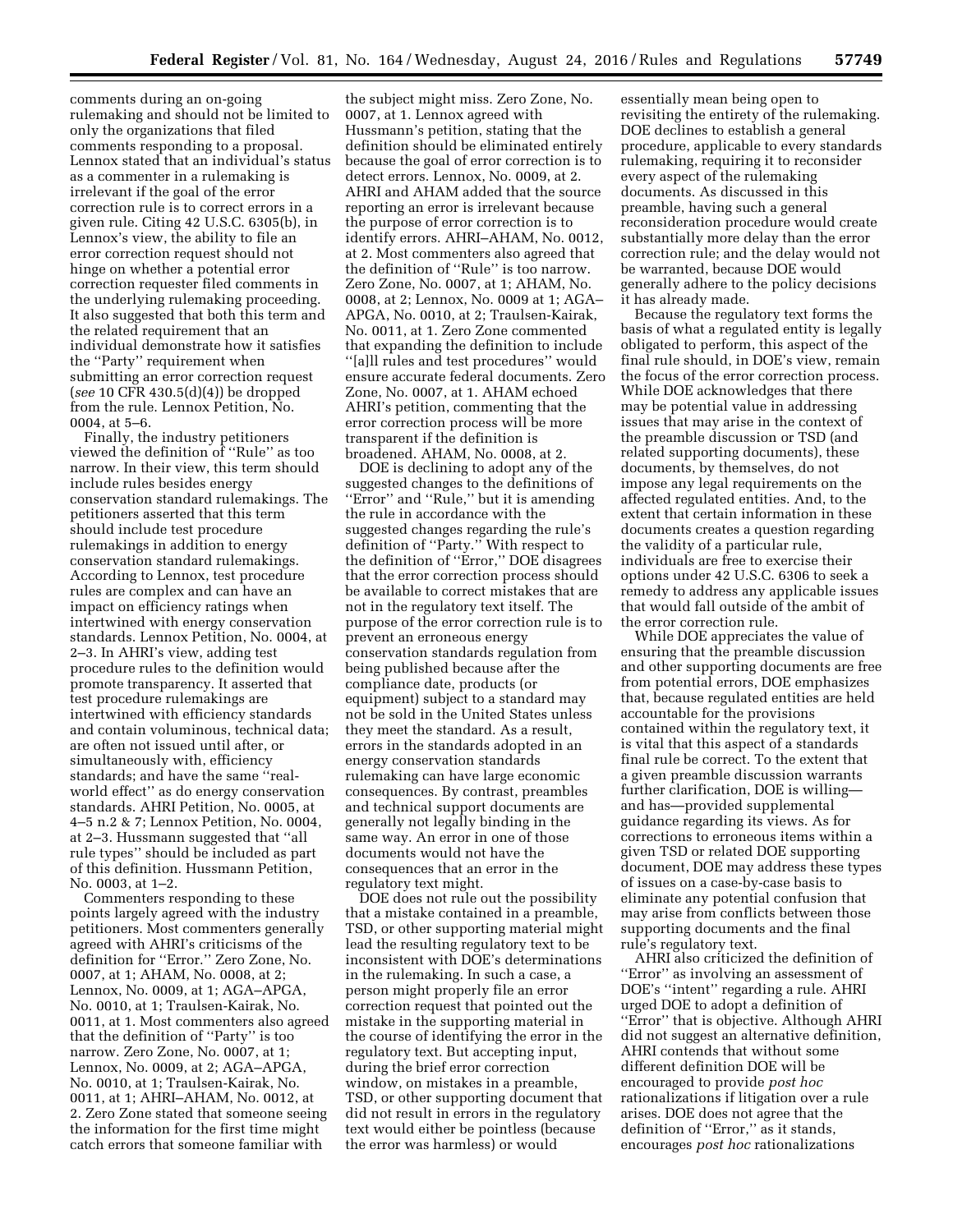during litigation. In the error correction rule, DOE explained that petitions for judicial review of standards rules should be filed after publication of the rule. Consequently, litigation over a given standards rule would arise, if at all, only after the conclusion of the error correction process.

Moreover, DOE does not agree that because the definition of ''Error'' refers to what DOE ''intended,'' the concept of "Error" is inherently subjective. Objective conceptions of intent are common in the law. For example, in interpreting a contract, objective manifestations of intent ordinarily prevail over any contrary claims about what one or the other party actually subjectively intended. With respect to the error correction process, the rule states that a claim of error must be based on evidence in the rulemaking record. Thus, the objective evidence in the rulemaking record will ordinarily illustrate whether the regulatory text contained an Error.

Finally, AHRI noted that in some circumstances a person may conclude that a regulation contains an Error but may not be able to determine what the correct version of the regulation should be. DOE acknowledges that such a situation is in principle possible, and the Department's being notified of the potential Error would be valuable even if the submitter could not state what the correction version of the rule should be. Accordingly, DOE is amending paragraph (d)(2)(i) to permit a person to submit an error correction request without stating the correct substitute text, so long as the person states that it is unable to determine the correct text and explains why.

With respect to the definition of ''Party,'' which delineates who can file an error correction request, DOE is adopting the suggestion that the rule should not restrict to commenters alone the opportunity to submit such requests. As the error correction rule explained, DOE believes that individuals who have availed themselves of the opportunity to comment on DOE's standards rulemakings, at public meetings or via written comments, are in the best position to identify potential errors with a given final rule. Those participating individuals who have provided comments to assist the agency in crafting the final rule's standards have demonstrated both the interest and requisite familiarity with the relevant rulemaking and its underlying analyses and data to help DOE in readily identifying errors that may appear in the final rule's regulatory text. However, DOE recognizes that other persons may, on occasion, be able to identify errors.

DOE's original decision to define ''Party'' based on prior participation was based on a desire to avoid the burden of responding to voluminous input from persons who, generally lacking familiarity with a rulemaking, might submit suggestions that were really revisiting the substantive decisions behind the rule rather than error correction requests. In light of the petitions and comments, DOE has become convinced that such improper submissions would probably not be as common as it had thought. A person will likely not undertake the effort to prepare and submit a request during the error correction period without making some assessment that the submission will probably be proper. Improper submissions might occur, of course, but because they would represent unfruitful effort, DOE expects that submitters will try to avoid them. In light of this revised balancing of the considerations related to the term ''Party,'' DOE is dropping the definition and modifying its regulations to reflect that any person may submit an error correction request.

Finally, with respect to which rules would be subject to the error correction rule's provisions, DOE is declining to extend the rule's application beyond rulemakings that establish or amend energy conservation standards. While it is also important to ensure that other rules such as those for test procedures are error-free, DOE has more flexibility to address errors in such rulemakings because there is no question that test procedures can be modified without regard to whether they have already been published or become effective. Accordingly, in DOE's view, while test procedure rulemakings can be complex, potential problems that are discovered in a test procedure's regulatory text can be addressed more readily than with standards rules. DOE also notes that the complexity of test procedure rules, which stems in large part from the very detailed and comprehensive text of the test procedure itself—along with related industry-based testing protocols that are often incorporated by reference—weighs in favor of not including test procedure rulemakings as part of the error correction process. While DOE believes that errors contained in the regulatory text of a standards final rule can be identified within the window prescribed in this rule, the variations in both length and complexity of the regulatory text of test procedures makes the application of this process less workable for these rulemakings. And if a person believed that DOE needed to correct an error discovered in the test procedure, it would be free to file a

petition for rulemaking asking DOE to initiate a rulemaking to correct that rule. *See* 5 U.S.C. 553(e).

#### *C. Publication Timing*

The error correction rule prescribes a timeline under which DOE will submit a rule to the Office of the Federal Register for publication. If the Secretary determines that a correction is necessary after receipt of a properly filed request, the Secretary will submit a corrected rule for publication in the **Federal Register** within 30 days after the 30-day Request for Correction window (which, as noted above, is being changed to a 45 day window), ''absent extenuating circumstances.'' 10 CFR 430.5(f)(3).

The Joint Advocates objected to the quoted language and argued that the error correction rule should contain a more definitive statement regarding when the corrected rule will be submitted for publication in the **Federal Register**. In their view, DOE's use of the phrase ''absent extenuating circumstances'' in this context creates an ambiguity with respect to when DOE will submit a corrected rule for publication. The Joint Advocates suggested that DOE either drop this phrase or specify exactly how much time the Secretary will take to submit a corrected rule for publication. *See* Joint Advocates Petition, No. 0006, at 2–3.

Lennox indicated in its comments that DOE cannot foresee every possible error and that the complexity of past DOE rulemaking analyses suggests that more than 30 days may sometimes be needed to resolve a given error correction request. In its view, devoting an additional amount of time in favor of ensuring that a standard is correct is preferable to the alternative of having a permanently flawed standard. Lennox, No. 0009, at 3.

DOE is declining to make any change in response to this part of the Joint Advocates' petition. The language in 10 CFR 430.5(f)(3) was crafted to ensure that DOE could adjust to potential situations where additional time beyond the 30-day period for submitting a corrected rule to the **Federal Register**  may be required. While DOE will make every effort to adhere to this 30-day timeline, it is not inconceivable that there may be occasions in which an unexpected delay may occur that would necessitate the need for additional time, such as where an error relates to particularly complex engineering analysis. Having this flexibility will help ensure that DOE has sufficient time to thoroughly review all timely error requests it receives and make any necessary corrections that may be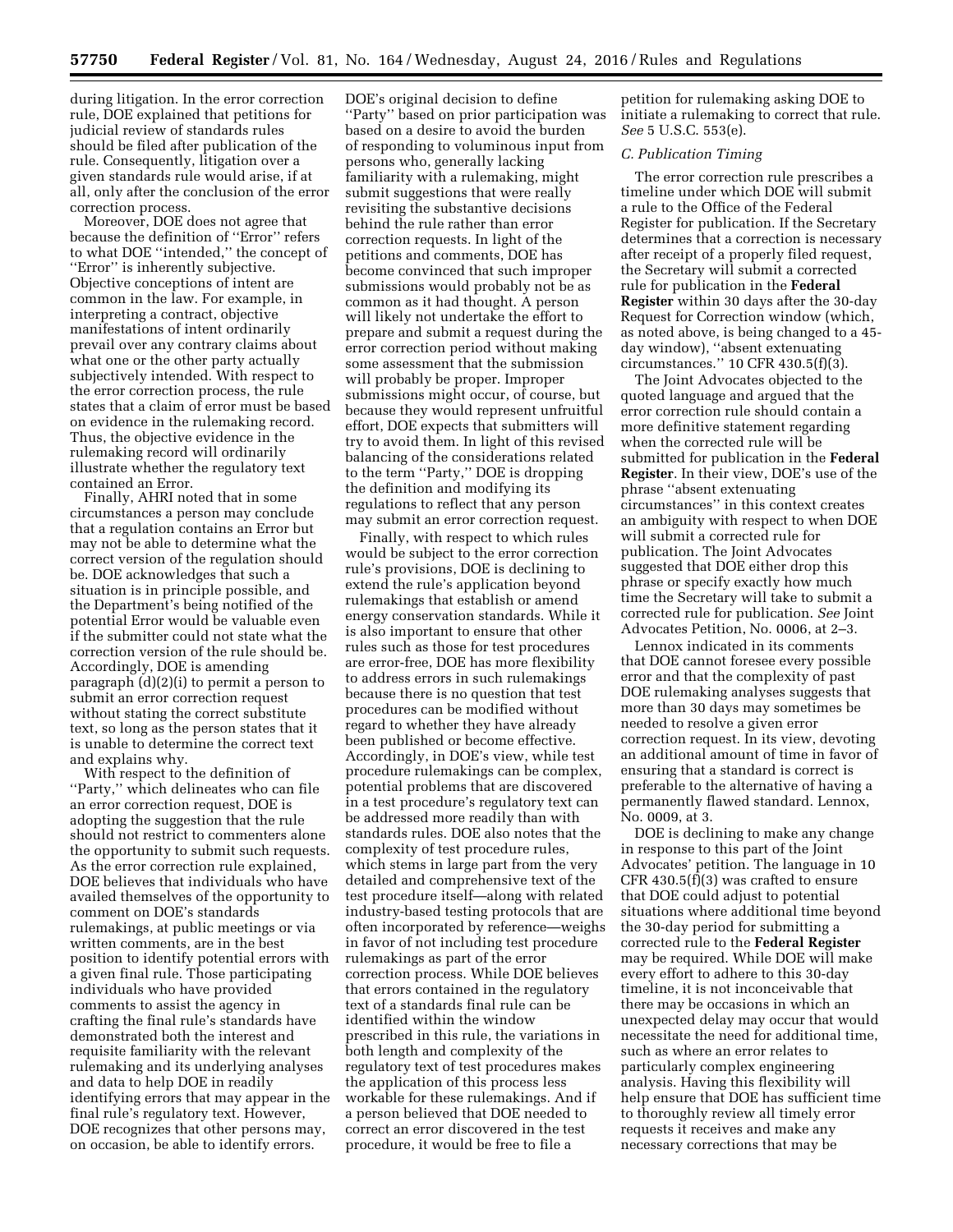required to the final rule prior to its publication in the **Federal Register**.

# *D. Clarifying Certain Text*

The error correction rule uses the term ''posting'' to refer to the Secretary's action causing a rule under the Act to be posted on a publicly-accessible Web site. *See* 10 CFR 430.5(c)(1). Related provisions at 10 CFR 430.5(d)(3) and 10 CFR 430.5(f)(3) refer to the Secretary's ''issuance'' of a rule. Under the former provision, the rule notes that the evidence to substantiate an error correction request or evidence of the error must be in the rulemaking record ''at the time of the rule's issuance''; under the latter, the rule indicates that upon receipt of a properly filed correction request ''after issuance of a rule,'' DOE will follow a prescribed timeline for submitting a corrected rule to the **Federal Register** for publication.

The Joint Advocates stated that, based on this definition, DOE should replace ''issuance'' with ''posting'' in these two instances in the error correction rule, namely, at 10 CFR 430.5(d)(3) (which describes the point by which evidence supporting an error correction request must be entered into the rulemaking record) and 10 CFR 430.5(f)(3) (which describes the point by which DOE must receive a properly filed error correction request). The Joint Advocates asserted that the term ''issuance'' means publication in the **Federal Register**, which was not what DOE intended at those instances, but rather ''posting.'' The Joint Advocates suggested that the language be corrected to avoid confusion. Joint Advocates Petition, No. 0006, at 3.

Zero Zone commented that it generally disagreed with the Joint Advocates' Petition. Zero Zone, No. 0007, at 1. AHRI and AHAM commented that they agreed with the Joint Advocates that ''issuance'' of a final rule does not occur until publication in the **Federal Register**. AHRI–AHAM, No. 0012, at 5.

In response to the petition and comments, DOE is amending its error correction rule to clarify the point by which evidence supporting an error correction request must be in the rulemaking record (10 CFR 430.5(d)(3)) and the point after which a properly filed error correction request is submitted to DOE (10 CFR 430.5(f)(3)). DOE is clarifying that these points are denoted by the posting date of the final rule. Making this change will help ensure that there is no confusion as to when the supporting evidence must be in the rulemaking record and after which a properly filed request is submitted. DOE notes that it is also

clarifying 10 CFR  $430.5(c)(3)$  to more clearly indicate that errors must be identified as provided in 10 CFR 430.5 and that DOE may make any necessary corrections in the regulatory text submitted to the Office of the **Federal Register**.

*E. Evidence That May Be Relied Upon in Error Correction Requests and the Scope of the Administrative Record That Would Be Filed in Any Court Challenge to a Final Rule* 

The error correction rule states that to substantiate an error correction request, the evidence relied upon must be evidence that is ''in the record of the rulemaking at the time of the rule's issuance, which may include the preamble accompanying the rule. The Secretary will not consider new evidence submitted in connection with the request.'' 10 CFR 430.5(d)(3). AHRI petitioned to broaden the scope of evidence that the Secretary could consider to include any new evidence. AHRI Petition, No. 0005, at 6. According to AHRI, there is no precedent for excluding ''new evidence.'' *Id.* 

In addition, the preamble to the error correction rule stated that DOE ''consider[ed] the record with respect to a rule subject to the error correction process [to be] closed upon the posting of the rule.'' 81 FR at 26999. AHRI construed this sentence to mean that, in the event of a court challenge to a standards rule, no documents postdating the posting of a rule would be included in the administrative record filed in a court of appeals. AHRI Petition, No. 0005, at 9–10. AHRI argued that exclusion of such documents from an administrative record filed in court would be contrary to the Administrative Procedure Act. *Id.* 

Industry commenters agreed with AHRI's suggested approach. Zero Zone, No. 0007, at 1; AHAM, No. 0008, at 2; Lennox, No. 0009, at 1; AGA–APGA, No. 0010, at 1; Traulsen-Kairak, No. 0011, at 1. AHRI also commented that the Joint Advocates indirectly supported AHRI's Petition. According to AHRI, when the Joint Advocates stated that a final rule is not ''issued'' until it is published in the **Federal Register**, their statement supported AHRI's view that the rulemaking record is not yet closed when a rule is ''posted.'' AHRI–AHAM, No. 0012, at 5.

With respect to AHRI's distinct concern about the scope of the administrative record that would be filed in a court of appeals in the event of a challenge to a final standards rule published in the **Federal Register**, DOE notes that it did not intend for the preamble to the error correction rule to

make any statements about the contents of such an administrative record. DOE clarifies that an administrative record filed in a court reviewing a final standards rule published in the **Federal Register** would include all documents that are required by law to be part of such a record, including (1) all properly filed error correction requests (including any supporting materials submitted to DOE); (2) DOE's responses to such requests; and (3) the final rule published in the **Federal Register**. DOE believes that this clarification addresses the concerns articulated by AHRI and others that the administrative record not be closed upon the posting of a standards rule. DOE emphasizes, however, that inclusion in the administrative record of supporting materials attached to an error correction request does not mean that DOE must substantively consider such materials. To the contrary, DOE is only obligated to consider such materials if they satisfy all regulatory requirements, including the requirements of Section 430.5(d)(3) discussed in this preamble.

In DOE's view, the posting of an energy conservation standards rule signals the end of DOE's substantive analysis and decision-making regarding the applicable standards. The purpose of the error correction rule is to ensure that the legal requirements that regulated entities will need to meet—as detailed in the regulatory text of a given standards rule—accurately reflect that completed substantive analysis and decision-making. It is not possible for a regulation to be in error, as defined for purposes of the error correction rule, based on evidence first introduced after the substantive decision has been made. Accordingly, such a consideration would be beyond the scope of the error correction process that DOE has developed. It would, essentially, be akin to a request for reconsideration; the submitter would be arguing that, in light of additional evidence, DOE should alter its decision. For the reasons discussed elsewhere in this preamble, DOE declines to expand the scope of the error correction process to encompass requests for reconsideration of its standards rules on any ground.

# *F. DOE Responses to Error Correction Requests*

The error correction rule describes three potential options that could occur after the period for submitting error correction requests expires. *See* 10 CFR 430.5(f). First, if one or more ''properly filed requests'' are submitted and the Secretary determines that no correction is necessary, the Secretary has discretion on whether to provide a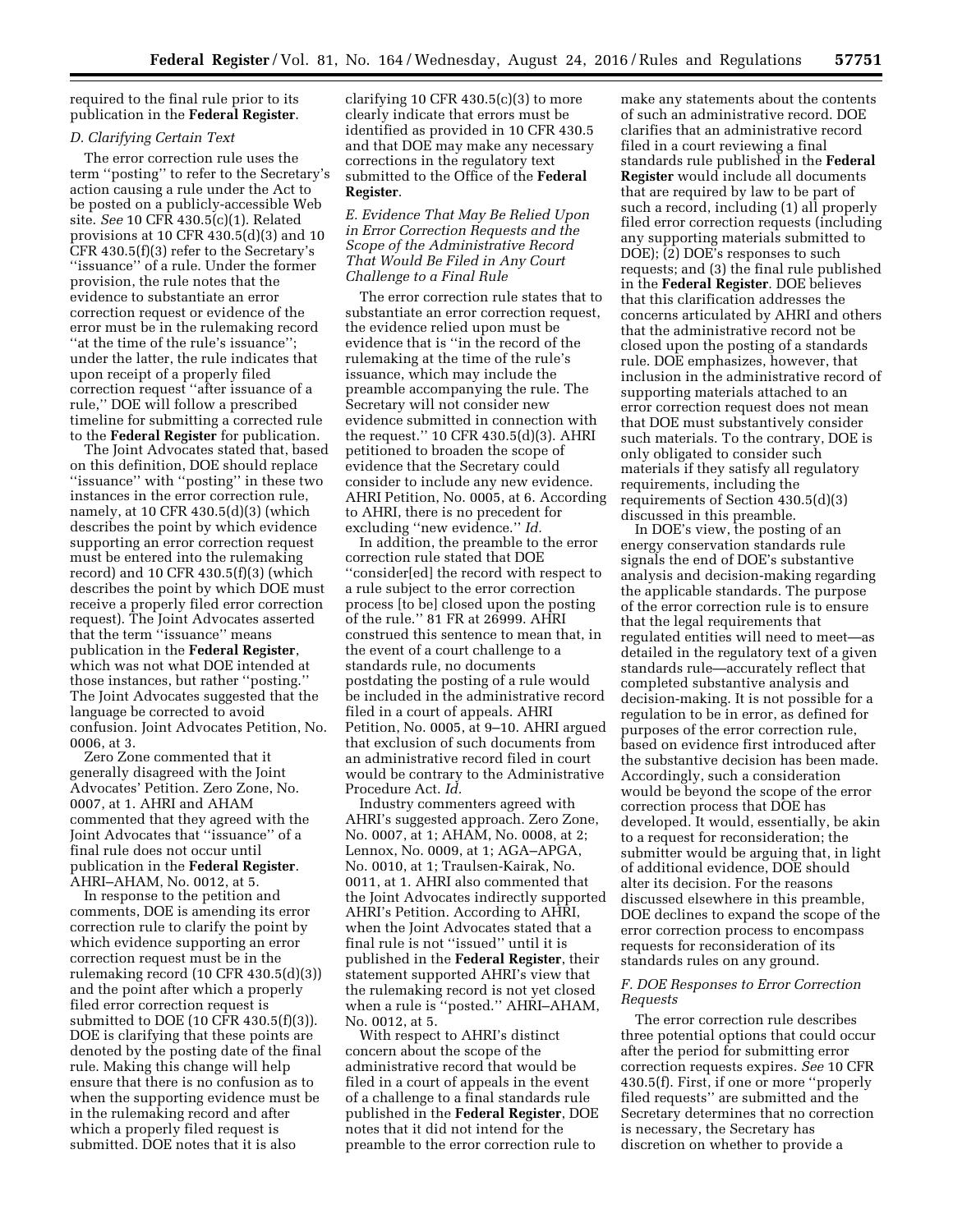written response. The Secretary may, for example, submit the final rule for **Federal Register** publication as posted, thereby effectively denying any requests. *See* 10 CFR 430.5(f)(1). Second, if no properly filed requests are submitted and the Secretary does not identify any errors, the Secretary will submit the final rule for publication as it was posted. *See* 10 CFR 430.5(f)(2). Finally, if the Secretary receives a properly filed request and determines that a correction is necessary, the Secretary will submit the final rule for publication with the correction included. *See* 10 CFR 430.5(f)(3).

Several petitioners stated that DOE should provide a public response to requests for correction, regardless of whether the Secretary deems that any correction is merited. Hussmann Petition, No. 0003, at 1; Lennox Petition, No. 0004, at 4; AHRI Petition, No. 0005, at 10. Hussmann stated that DOE should do so, either before or at the time of publication of a final rule in the **Federal Register**. Hussmann Petition, No. 0003, at 1. Lennox and AHRI stated that providing a response will promote transparency and should not take much additional time for DOE to prepare, assuming that DOE already analyzed any requests. Lennox Petition, No. 0004, at 4; AHRI Petition, No. 0005, at 10. Lennox added that rejecting an error correction request through a nonresponse is not acceptable because petitioners incur real costs when submitting a request. Lennox Petition, No. 0004, at 4.

Related to the Secretary's options under 10 CFR 430.5(f), petitioners made reference to a statement in the preamble to the error correction rule under the ''Publication in the **Federal Register**'' section. In particular, DOE indicated that there may be instances where DOE ''may choose not to correct the regulation because it concludes the regulatory text is nonetheless acceptable; for instance, because it considers the error insignificant.'' 81 FR at 27002. Both Lennox and AHRI stated that, especially when an error is considered ''insignificant'' by the Secretary, DOE should provide a public response not only to promote transparency but also to reduce subsequent litigation. AHRI argued that DOE should furnish a rationale or justification explaining why an error is deemed to be insignificant, while Lennox asserted that if DOE is mistaken about an error being insignificant and does not publish a response, the absence of a response could lead ''to unintended actions by stakeholders, including the exploitation of perceived loopholes.''

Lennox Petition, No. 0004, at 4; AHRI Petition, No. 0005, at 10.

Most commenters generally agreed with the petitioners who urged DOE to provide a public response to requests for error correction, including when DOE deems an error to be ''insignificant.'' Zero Zone, No. 0007, at 1; AHAM, No. 0008, at 2; Lennox, No. 0009, at 1; AGA–APGA, No. 0010, at 2; Traulsen-Kairak, No. 0011, at 1.

After giving careful consideration to this issue, DOE has decided to make public brief written indications of its handling of all properly-filed error correction requests. DOE will ordinarily summarize these indications in a single document. In DOE's view, the vast majority of cases in which it grants an error correction request are likely to involve a request that DOE correct a typographical error that appears in a posted, pre-publication version of a rule. In such cases, DOE's written indication addressing the request may note only that DOE made the requested change because the reason for the change may be readily apparent to the public. When requesters have sought to identify a potential error in a posted standards rule and DOE has decided not to make the requested change, an explanation as to why that correction request has not been adopted will usually be helpful in assisting the public with understanding DOE's reasoning, and DOE will provide a brief explanation in those circumstances. Accordingly, DOE is modifying the regulatory text under 10 CFR 430.5(f) to include a provision indicating that DOE will make available a brief written statement indicating the agency's treatment of the error correction requests it received. DOE expects to make such a statement available at around the same time it publishes the rule.

#### *G. Notice and Comment*

In a separately filed comment, AHAM asked that the error correction final rule be treated as a proposed rule. It further asked that, upon granting the petition from AHRI, DOE seek stakeholder input in order to ensure that the next version of the error correction process does not suffer from the same deficiencies as the first version. AHAM Comments, No. 0008, at 2.

As an initial matter, DOE notes that the error correction rule was published as a final rule and has already taken effect. Moreover, DOE is not required to provide the public with an opportunity to comment on the error correction rule or any amendments to that rule because it is a rule of agency procedure and practice. *See* 5 U.S.C. 553(b)(A).

However, as indicated elsewhere in this document, DOE is amending the error correction rule in part to address some of the suggestions offered by both petitioners and commenters. Accordingly, interested members of the public have been afforded the opportunity to provide input into shaping the final version of the error correction rule being adopted in this document.

### *H. Response to Petitions Seeking Full Reconsideration Procedures*

AHRI's principal request is for DOE to replace the error correction rule with a process that ''provide[s] for the posting of a pre-publication version of final rules under 42 U.S.C. 6293 and 6295 (and the corresponding provisions applicable to commercial equipment, sections 6313 and 6314) for a period of 60 days and allow[s] petitions for reconsideration under the APA during that prepublication period.'' AHRI Petition, No. 0005, at 2–3. Embedded in this request, it appears, are the following five suggested changes to the current error correction rule, all of which AHRI also separately requests, in the alternative, in the event that DOE denies its principal request: (1) Broaden the types of arguments that may be asserted in error correction requests to encompass any grounds for changing a rule, not just arguments identifying an ''error'' as defined in the current rule, *id.* at 3–6; (2) allow the introduction of evidence that is not in the rulemaking record to support error correction requests, *id.* at 6; (3) expand the error correction process to include errors appearing in Technical Support Documents and perhaps other parts of the regulatory record, *id.* at 12–13; (4) expand the error correction process to include rules establishing test procedures, *id.* at 7–8; and (5) extend the 30-day period for submitting error correction requests (prior to publication in the **Federal Register**) to 60 days (also prior to publication in the **Federal Register**),4 *id.* at 8–9. Lennox supported AHRI's principal request, as did other industry commenters. *See* Lennox Petition, No. 0004, at 2 (supporting ''a 60 day pre-publication period'' for ''Petitions for Reconsideration, as provided for under the [APA]''); AGA– APGA, No. 0010, at 1–2 (supporting prepublication ''petitions for

<sup>4</sup>AHRI's request in the alternative pertaining to timing also argues that DOE could instead allow error correction requests to be submitted during the existing 30-day pre-publication period and continuing until the effective date of the rule, which follows publication in the **Federal Register**. AHRI Petition, No. 0005, at 8–9; *see also* AGA– APGA, No. 0010, at 2.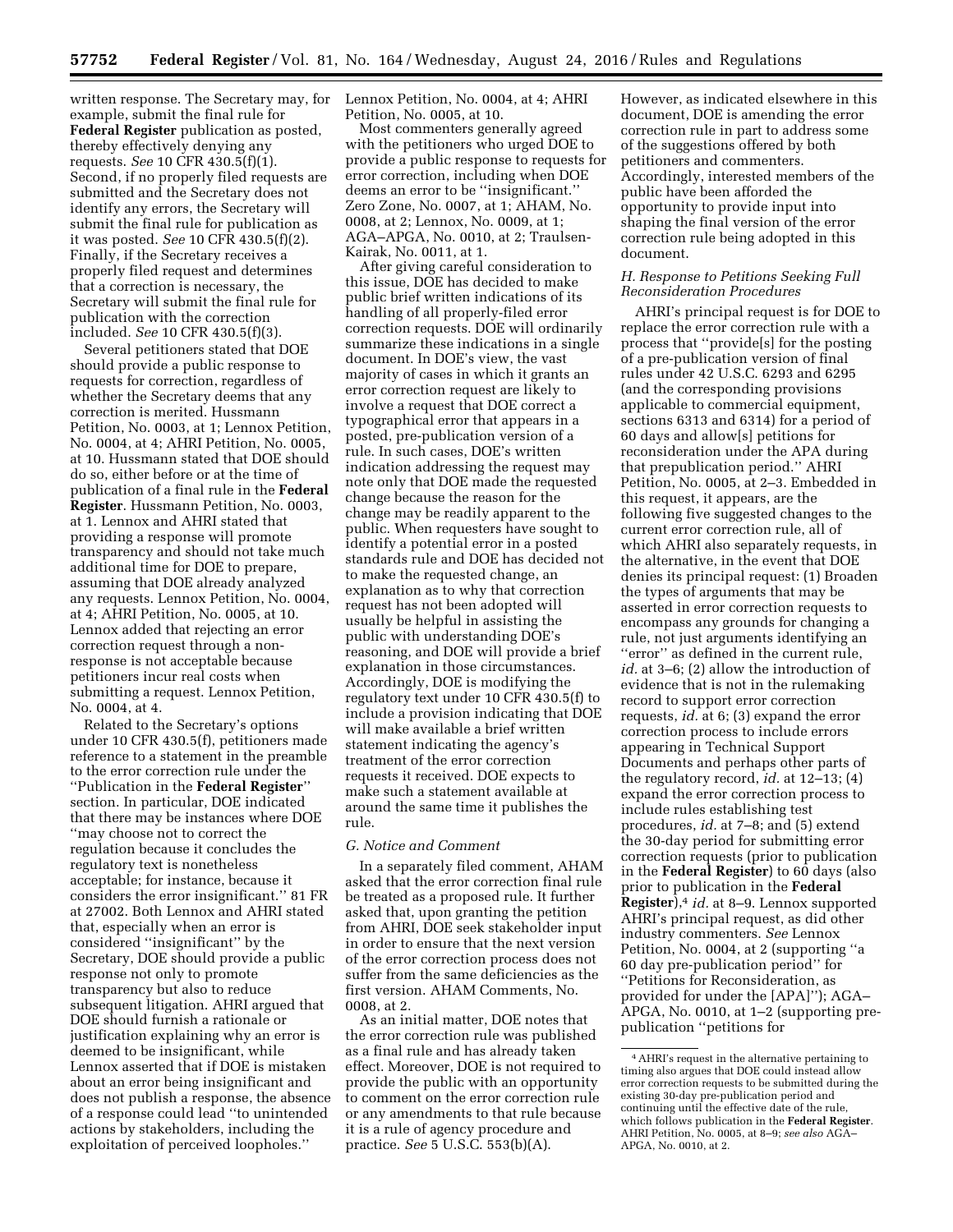reconsideration, as provided for under the [APA]'' and including ''the full range of reconsideration petitions that the APA contemplates''); AHRI–AHAM, No. 0012, at 5 (reiterating AHRI's view that ''many of the main purposes articulated in the Final Rule are best met by allowing for a 60-day prepublication period in which Petitions for Reconsideration, as provided for under the [APA], will be considered'').

DOE has explained above why it is rejecting (in part) AHRI's second through fifth requests embedded in its principal suggestion. For the reasons explained below, DOE also rejects AHRI's first request embedded in its principal suggestion (and offered as a standalone request)—that DOE expand the error correction process to encompass requests alleging any grounds for changing a rule.

DOE understands that the ''full'' reconsideration procedure that AHRI describes in its principal request, as well as in item 1 under its alternative request, would encompass the full range of issues germane to a given rulemaking. DOE has considered whether to adopt a reconsideration procedure along the lines suggested by AHRI. Given the practical implications of crafting an error correction process that would allow for full reconsideration of any factual or legal issue implicated by the rulemaking, as discussed in this preamble, DOE declines to broaden the error correction rule to permit petitions asserting any ground for changing a rule.

As AHRI acknowledges, energy conservation rulemakings are an ''enormous undertaking . . . in terms of time, effort and cost, both on the part of stakeholders and DOE.'' AHRI Petition, No. 0005, at 2. In addition, these rulemakings tend to involve an extensive opportunity for comment, both through written submissions in response to notices of proposed rulemaking and notices releasing additional technical information, as well as through oral participation at public meetings held by DOE. Adding a full reconsideration process, in which the Department would specifically review a further round of comment on any matter, would substantially increase the cost of energy conservation rulemakings and the length of time they take. *See* Lennox Petition, No. 0004, at 5 (acknowledging that it is ''important to bring finality to a given rulemaking''). Meanwhile, in DOE's view, given the opportunities for public input that the process already provides, a mandatory general reconsideration period covering all topics would, in many instances, not

significantly increase meaningful public participation in rulemakings.

By contrast, DOE developed the error correction rule to invite public input on a narrow but challenging category of problems, namely errors that may occur in formulating the text of regulations and that, if left uncorrected, could result in standards that would be binding on regulated parties but would not accurately reflect DOE's judgment about the appropriate standard level. Obtaining public input on ''errors'' as defined by the rule is particularly valuable because, by their nature, such errors are inadvertent, and thus DOE is unaware of them. In addition, the narrow error correction rule helps avoid the possibility that DOE might inadvertently adopt an energy conservation without having determined that it meets the statutory standards. That is so because many ''errors'' (as defined by the error correction rule) may, if uncorrected, result in the promulgation of standards that DOE did not intend to adopt. For example, if DOE's calculations in the preamble to a final rule suggested that the standard for a given product should be set at one level, but a more stringent standard was inadvertently presented in the regulatory text, that standard would not have been the one DOE intended to adopt as being technologically feasible and economically justified. By contrast, a request to change a rule on a ground other than the identification of an ''error'' (as defined by the error correction rule) does not raise the possibility that DOE adopted a standard in the regulatory text without determining that it was technologically feasible and economically justified. Moreover, reviewing and responding to requests to correct errors as defined in the error correction rule should not be too burdensome because DOE will need to review only a limited scope of materials for each submission. Thus, the error correction rule is specifically tailored to address what the agency views as a critical class of inadvertent errors warranting the creation of an additional limited administrative process apart from the procedures already afforded by EPCA and the APA.

In contrast, the full reconsideration process that AHRI suggests is not closely tailored to address this key problem and would represent a commitment by DOE to revisiting the entire rulemaking record in order to assess the particulars of any issue a person might raise in a reconsideration request. Because of the open-ended nature of such a process, DOE would need to provide interested persons with a period of time to submit

reconsideration petitions that is longer than the 45-day period established by the error correction rule (as amended in this document). In addition, it would take DOE significantly more time to consider such petitions and to determine whether to change the rule in response to the petitions. Furthermore, DOE's preparation and issuance of a written response to any such reconsideration requests, as suggested by industry petitioners, would extend the process further. *See* AHRI Petition, No. 0005, at 3.

DOE declines to extend its rulemaking procedures in that fashion. Many standards-setting rules are subject to a statutory deadline. *See, e.g.,* 42 U.S.C. 6295(m)(1) (DOE must determine whether to amend an energy conservation standard for consumer products not later than six years after issuance of a final rule establishing or amending a standard); 42 U.S.C. 6295(m)(3)(A) (under which DOE must issue a rule within two years of the notice of proposed rulemaking for an amended standard); *see also* 42 U.S.C. 6316 (applying section 6295(m), including its two-year window, to a variety of industrial equipment-related energy conservation standards, including (1) electric motors and pumps, (2) commercial refrigerators, freezers, and refrigerator-freezers, (3) automatic commercial ice makers, (4) walk-in coolers and walk-in freezers, and (5) commercial clothes washers). Given the complexity of these rulemakings, these statutory deadlines are difficult to meet in current circumstances, which include considerable periods of time that lie outside of DOE's control. Trying to fit a broad reconsideration process within these already limited time periods would be even more difficult. The broader the issues available for review through an administrative reconsideration process, the greater the strain on departmental resources and the agency's ability to complete its portfolio of rulemaking proceedings within statutory deadlines. *See* Joint Advocates Petition, No. 0006, at 1–2. In addition, DOE takes the timelines in EPCA as signals of congressional concern that standards rulemakings should not be unnecessarily delayed. As the preamble to the error correction rule observed, postponing the publication of a standards rule in the **Federal Register**  means delaying the benefits to consumers and to the economy that the new standard will achieve; and it prolongs the uncertainty for manufacturers about what the standard will eventually be. Accordingly, in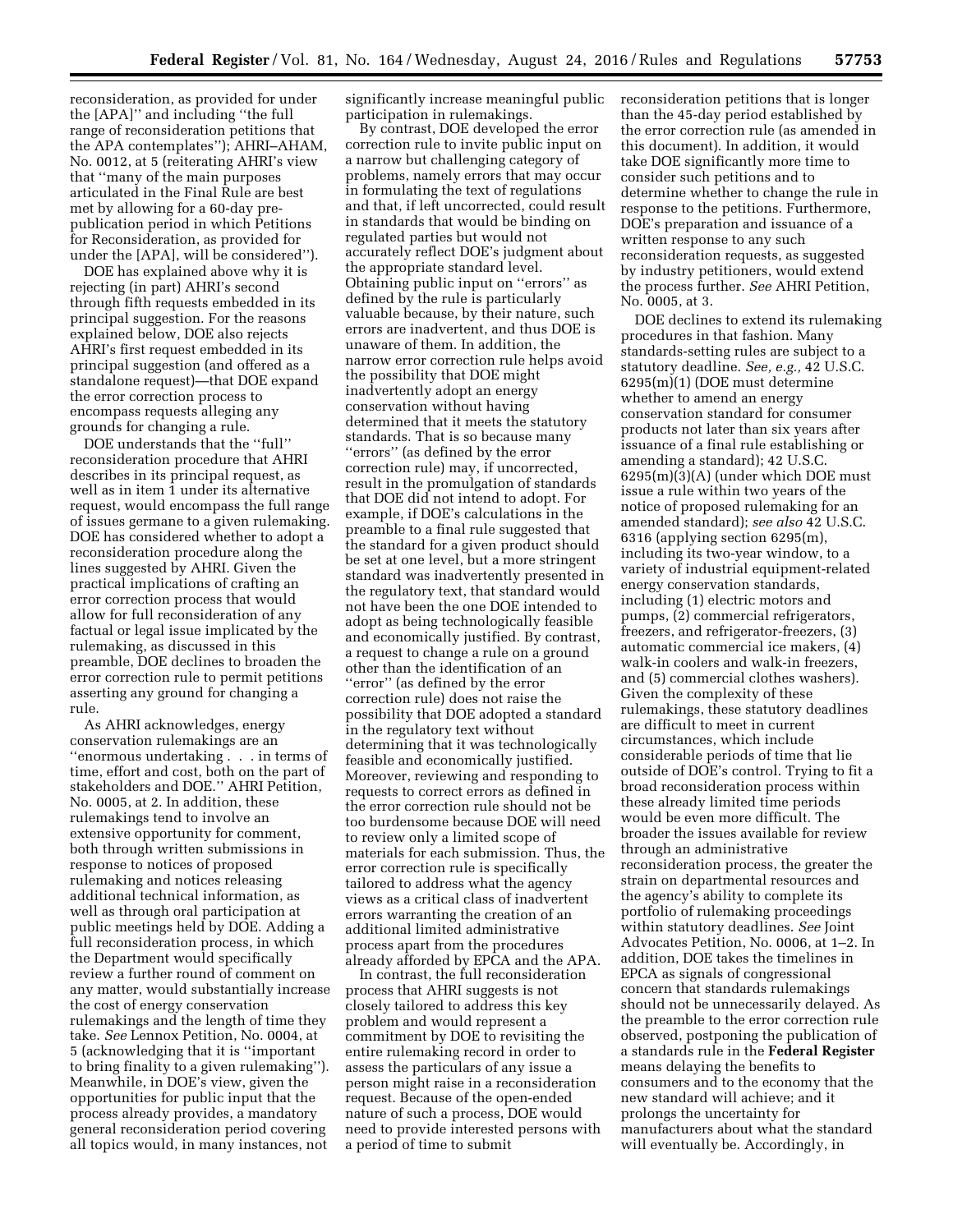DOE's view, the benefits AHRI attributes to a full reconsideration option are limited and outweighed by the delay and resource strain that would follow from the implementation of such a reconsideration process.

DOE also finds unpersuasive AHRI's argument that DOE must entertain prepublication petitions for reconsideration alleging any grounds for changing a rule because ''5 U.S.C. 553(e) does not limit the grounds on which reconsideration can be pursued.'' AHRI Petition, No. 0005, at 5. Reliance on section 553(e) is inapposite here because DOE is not establishing the error correction process under this section. Through the error correction rule, DOE established a new procedure in addition to and independent of any statutory rights to petition for rulemaking afforded to persons under the APA and EPCA. *See*  5 U.S.C. 553(e) (''Each agency shall give an interested person the right to petition for the issuance, amendment, or repeal of a rule.''); 42 U.S.C. 6295(n) (''[A]ny person may petition the Secretary to conduct a rulemaking to determine for a covered product if the standards contained either in the last final rule required under subsections (b) through (i) of this section or in a final rule published under this section should be amended.''). To the extent that those authorities permit the filing of petitions seeking to change a rule, that option remains available to the public and is not superseded or limited by the error correction rule in any way. Thus, contrary to AHRI's position, DOE is not required by any statutory, regulatory, or other requirement to broaden the error correction procedure to encompass any ground for changing a standards rule. It is in DOE's sole discretion to determine the scope of the error correction procedure, and, for the reasons described in this preamble, the Department has reasonably concluded that this process should be limited to ''errors'' as defined in the rule. *See Vermont Yankee Nuclear Power Corp.* v. *NRDC,* 435 U.S. 519, 543–44 (1978) (''Absent constitutional constraints or extremely compelling circumstances the 'administrative agencies ''should be free to fashion their own rules of procedure and to pursue methods of inquiry capable of permitting them to discharge their multitudinous duties.''''') (internal citations omitted).

In its petition to amend the error correction rule, AHRI refers back to certain arguments raised in its brief to the Fifth Circuit in *Lennox Int'l, Inc.* v. *U.S. Dep't. of Energy,* No. 14–60535, concerning AHRI's underlying July 30, 2014 Petition for Reconsideration of DOE's Rule for Walk-In Coolers and

Freezers (WICFs), Docket No. EERE– 2010–BT–STD–0003, and AHRI argues that DOE must respond to those legal arguments here in order to determine whether the pre-publication error correction process should be broadened to encompass requests to change a posted rule on any ground. *See* AHRI Petition, No. 0005, at 5 (contending that DOE wrongly ''expressed the view in denying [reconsideration of] the walk in cooler/freezer rule that it lacked the power to grant reconsideration petitions''); *see also id.* (arguing that ''DOE must . . . set[] out its current position as to what [*Natural Resources Defense Council* v. *Abraham,* 355 F.3d 179 (2d Cir. 2004),] says about DOE's EPCA reconsideration powers''). However, the relevant parts of DOE's denial of the petition for reconsideration of the Walk-In Coolers and Freezers Rule and AHRI's subsequent Fifth Circuit brief dealt solely with the issue of DOE's authority to grant petitions for reconsideration filed after publication of a rule in the **Federal Register** and before its effective date. The legal arguments raised in that context have no bearing on the validity of DOE's rule establishing a process for correcting errors before publication in the **Federal Register**. Moreover, even if AHRI is correct that DOE has the authority to consider reconsideration petitions submitted after a rule is published in the **Federal Register**, it does not follow that DOE should expand the prepublication error correction process to encompass petitions alleging any ground as a basis for changing a posted rule, which is a distinct question. Accordingly, DOE declines in this rulemaking to definitively resolve the legal arguments AHRI advanced in its Fifth Circuit brief regarding DOE's authority to consider petitions for reconsideration submitted after a rule is published in the **Federal Register**.

AHRI argued in its Fifth Circuit brief in *Lennox* that 42 U.S.C. 6295(o)(1) which provides that DOE may not prescribe any amended standard that ''increases the maximum allowable energy use . . . or decreases the minimum required energy efficiency'' of a product—does not prevent DOE from reconsidering EPCA standards to make them less stringent when reconsideration is sought after publication in the **Federal Register** but before the effective date of the relevant rule. *See* AHRI Brief in *Lennox,* at 28– 38. *But see Natural Resources Defense Council* v. *Abraham,* 355 F.3d 179 (2d Cir. 2004) (interpreting section 6295(o)(1) as applying as of **Federal Register** publication of a standards

rule); Joint Advocates, No. 0013, at 1 (same). As the preamble to the error correction rule noted, section 6295(o)(1) does not unambiguously indicate the relevant reference point (*e.g.,* a publication in the **Federal Register**) for determining the ''maximum allowable energy use'' and the ''minimum required energy efficiency.'' 81 FR at 27002.

However, because DOE has established a pre-publication error correction procedure, DOE can leave for another day the questions AHRI has raised about DOE's authority to reconsider rules that have already been published in the **Federal Register**. That is so because, regardless of whether section 6295(o)(1) bars DOE from considering some or all reconsideration petitions submitted after **Federal Register** publication, section 6295(o)(1) does not bar DOE from correcting errors prior to publication in the **Federal Register**. *See* 81 FR 26998, 27002–27003 (May 5, 2016) (discussing § 430.5(g) of the error correction rule and why prepublication error correction requests do not implicate EPCA's anti-backsliding provision).5 Indeed, neither AHRI nor any other petitioner or commenter has contended that the error correction rule is inconsistent with section 6295(o)(1).6

Similarly, AHRI's Fifth Circuit brief in *Lennox* argued that 42 U.S.C. 6295(n) does not bar DOE from making a standards rule less stringent in response to a petition for reconsideration filed after the rule was published in the **Federal Register** but before the effective date of the relevant rule. *See* AHRI Brief in *Lennox,* at 39–41. Section 6295(n), which addresses ''[p]etition[s] for amended standards,'' applies to ''petition[s] . . . to conduct a rulemaking to determine . . . if the standards contained either in the last final rule required under [42 U.S.C.

6AHRI ''note[s]'' that ''it would [be] just as consistent with DOE's construction of [section 6295(o)(1)] for DOE to allow for a process for full reconsideration (to any degree, of any aspect) of an energy conservation standard, as contrasted with the limited scope of the error correction rule''—*i.e.,*  to allow pre-publication petitions seeking to change a standards rule on any ground. AHRI Petition, No. 0005, at 6 (internal quotation marks omitted). Nonetheless, it is within DOE's discretion to determine the scope of the error correction procedure, and DOE has reasonably concluded that the procedure should be limited to ''errors'' as defined in the rule.

<sup>5</sup>To the extent that the preamble to the error correction rule could be construed as having definitively taken a position on whether the antibacksliding provision is triggered by publication of final rule in the **Federal Register**, *see* 81 FR at 27002, DOE now clarifies that it meant to express the more limited proposition that the antibacksliding provision permits the pre-publication correction of errors in the manner that the error correction rule establishes.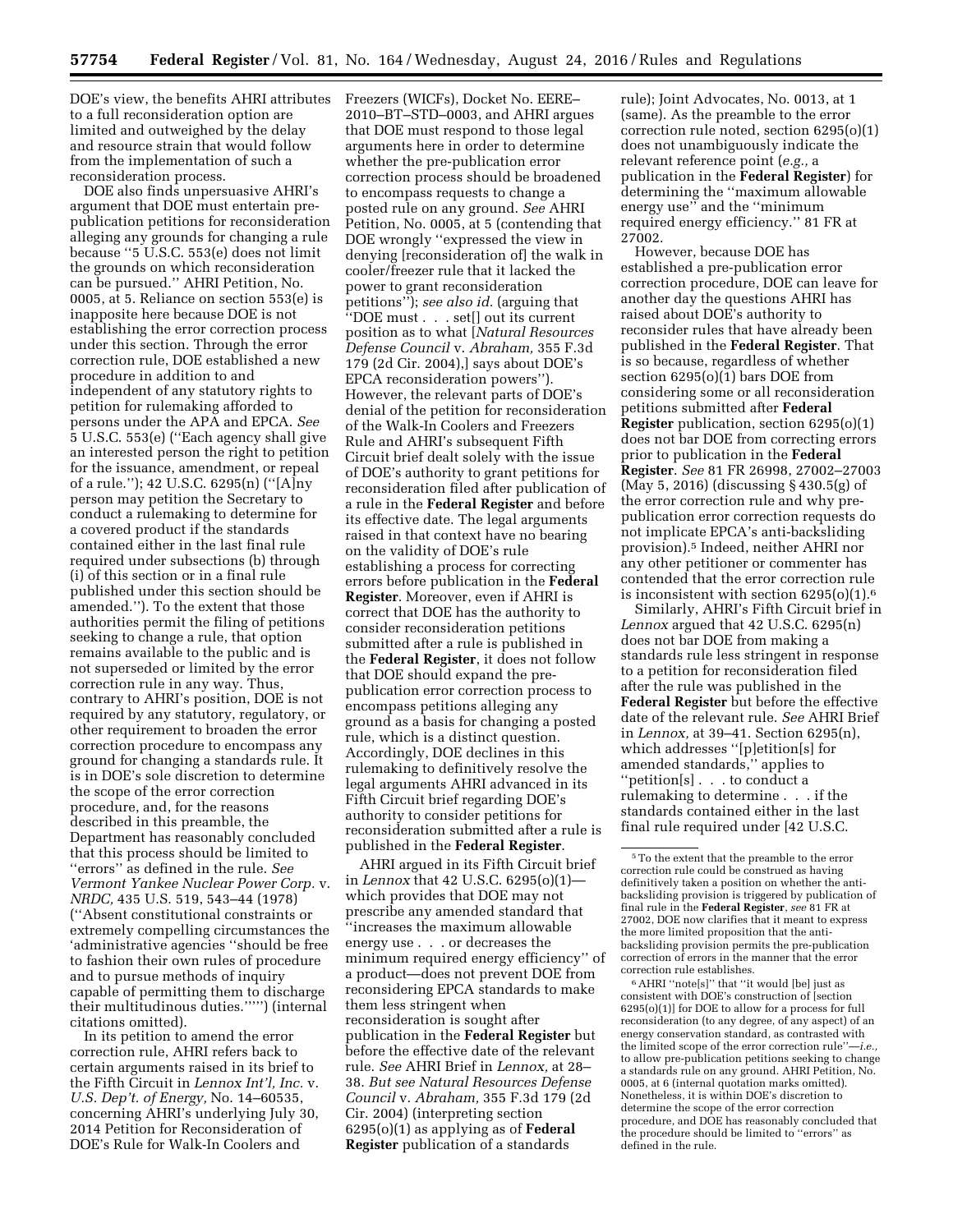6295(b)–(i)] or in a final rule published under [section 6295] should be amended.'' DOE need not, however, resolve the question raised in the *Lennox* briefs of whether section 6295(n) applies to post-publication reconsideration petitions because, regardless of whether section 6295(n) applies to such petitions, 42 U.S.C. 6295(n) is not implicated by the prepublication error correction procedures established under the error correction rule.

That conclusion follows from the text of section 6295(n). DOE has, for the most part, already published the ''last final rule[s] required'' by subsections (b) through (i) of section 6295. Thus, for nearly all new standards rules for consumer products and for any standards applicable to commercial equipment, a petition under section 6295(n) would be submitted under the second clause of that subsection, applicable to ''published'' rules. Regardless which clause of 6295(n) may be the basis for a rule (*i.e.,* the ''required'' rules clause or the ''published'' rules clause), DOE interprets that provision to apply no earlier than the date a rule is published in the **Federal Register**. Because error correction requests submitted pursuant to the error correction rule seeking to change a standard in a rule posted on DOE's Web site based on an ''error'' are filed before the rule is published in the **Federal Register**, such requests do not qualify as section 6295(n) petitions. Section 6295(n) thus is irrelevant to whether DOE may consider and grant any given error correction request, and no petitioner or commenter (including AHRI) has argued to the contrary.7

For similar reasons, DOE rejects AHRI's suggestion that it must substantively resolve the argument AHRI advanced in its *Lennox* brief that DOE ''acted inconsistently with its own action on prior reconsideration petitions'' when it denied reconsideration of the WICF rule on the ground that it lacked authority to consider that petition. AHRI Petition, No. 0005, at 5. The alleged inconsistency concerns DOE's handling of reconsideration petitions submitted *after* rules are published in the **Federal Register**. *See* id. at 5 & n.3 (citing DOE's actions on reconsideration petitions submitted after rules were published in the **Federal Register**). As explained above, there is no need to substantively resolve in this rulemaking how DOE responds to such post-publication reconsideration petitions. DOE's response to the submission at issue in the *Lennox* case nowhere suggested that DOE would be

As explained in this preamble, DOE has fully considered but is declining to adopt the full reconsideration procedure that AHRI suggests—irrespective of what DOE's legal authority to accept a post-publication petition would be. Because resolution of those legal arguments is not determinative of DOE's basis for rejecting a full reconsideration procedure in the matter at hand, DOE declines to definitively resolve the questions AHRI raises about the Department's authority to reconsider rules that have already been published in the **Federal Register** and is reserving judgment until a more appropriate time on whether and, if so, to what extent it possesses the legal authority to create a reconsideration procedure after a rule's publication in the **Federal Register**. The Department notes, however, that, regardless of the exact point in time when the anti-backsliding provision in section 6295(o)(1) and the amendment provision in section 6295(n) are triggered so as to have an impact on reconsideration requests, as DOE reads the provisions, they do not restrict DOE's correction of rules pursuant to the error correction process it has established. As such, DOE's error correction rule is consistent with both EPCA and the rationale expressed by DOE in its order denying AHRI's petition for reconsideration in the WICF rulemaking.

It is DOE's position that a process to correct errors such as typographical mistakes or calculation errors can be resolved at the administrative level without causing an undue burden on agency resources or the agency's ability to comply with statutory deadlines. The error correction rule, as amended, reflects DOE's balancing between the resource-intensive rulemaking process and its ability to offer an additional administrative process to stakeholders that will reduce the need to pursue judicial review in instances where it is clear that the relevant standard in the posted rule is not the standard the agency had intended to select.

DOE has carefully considered petitioners' request for a full reconsideration procedure but concludes that agency and stakeholder interests will be best served by a streamlined process for correcting the errors described in the amended error correction rule.8

# **III. Procedural Issues and Regulatory Review**

#### *A. Administrative Procedure Act*

This rule of agency procedure and practice is not subject the requirement to provide prior notice and an opportunity for public comment pursuant to authority at 5 U.S.C. 553(b)(A). The Administrative Procedure Act's exception to the noticeand-comment rulemaking requirement for rules of agency procedure and practice reflects Congress's judgment that such rules typically do not significantly benefit from notice-andcomment procedures, and that judgment is particularly applicable here, where the agency perceives no specific need for notice and comment. In addition, DOE has concluded that seeking further input on this rule—beyond that which has already been provided through the submitted petitions to amend and comments responding to them—would inappropriately divert valuable agency resources from other rulemakings that Congress has directed DOE to complete according to certain statutory timelines.

This rule is also not a substantive rule subject to a 30-day delay in effective date pursuant to 5 U.S.C. 553(d).

# *B. Review Under Executive Orders 12866 and 13563*

This regulatory action is not a ''significant regulatory action'' under section 3(f) of Executive Order 12866. Accordingly, this action was not subject to review under that Executive Order by the Office of Information and Regulatory Affairs (''OIRA'') of the Office of Management and Budget (''OMB''). DOE has also reviewed this regulation pursuant to Executive Order 13563, issued on January 18, 2011. 76 FR 3281 (January 21, 2011). EO 13563 is supplemental to and explicitly reaffirms the principles, structures, and definitions governing regulatory review established in Executive Order 12866. As a result, EO 13563 also does not apply to this rule.

<sup>7</sup>Accordingly, DOE rejects AHRI's argument that it ''must reject the 42 U.S.C. 6295(n) rationale it adopted'' when it denied reconsideration of the WICF rule. AHRI Petition, No. 0005, at 6. As explained in this document, 42 U.S.C. 6295(n) plainly does not apply to pre-publication error correction requests, and there is no need to substantively resolve in this rulemaking whether it applies to post-publication reconsideration petitions like the petition filed with respect to the WICF rule.

unable to establish a mechanism like the error correction process, as an exercise of its authority to engage in administrative and procedural rulemaking regarding its implementation of EPCA.

<sup>8</sup>AHRI asserts various arguments about how DOE must respond to its petition to amend the error correction rule under two settlement agreements in *Lennox Int'l, Inc.* v. *U.S. Dep't of Energy,* No. 14–

<sup>60535 (5</sup>th Cir.). *See* AHRI Petition, No. 0005, at 2– 5. DOE has complied with both settlement agreements because, *inter alia,* this document responding to petitions to amend the error correction rule ''address[es]'' AHRI's request that DOE ''consider establishing a process for full reconsideration (to any degree, of any aspect) of an energy conservation standard.'' Joint Motion Embodying Further Settlement Agreement of All Parties for Dismissal Without Prejudice, *Lennox Int'l Inc.* v. *U.S. Dep't of Energy,* No. 14–60535 (5th Cir.) (filed April 28, 2016). Indeed, for the reasons identified in this document, DOE declines to adopt AHRI's principal suggestion for expanding the error correction rule, and DOE also rejects AHRI's related request that parties be permitted to assert any grounds for changing a rule in their error correction requests.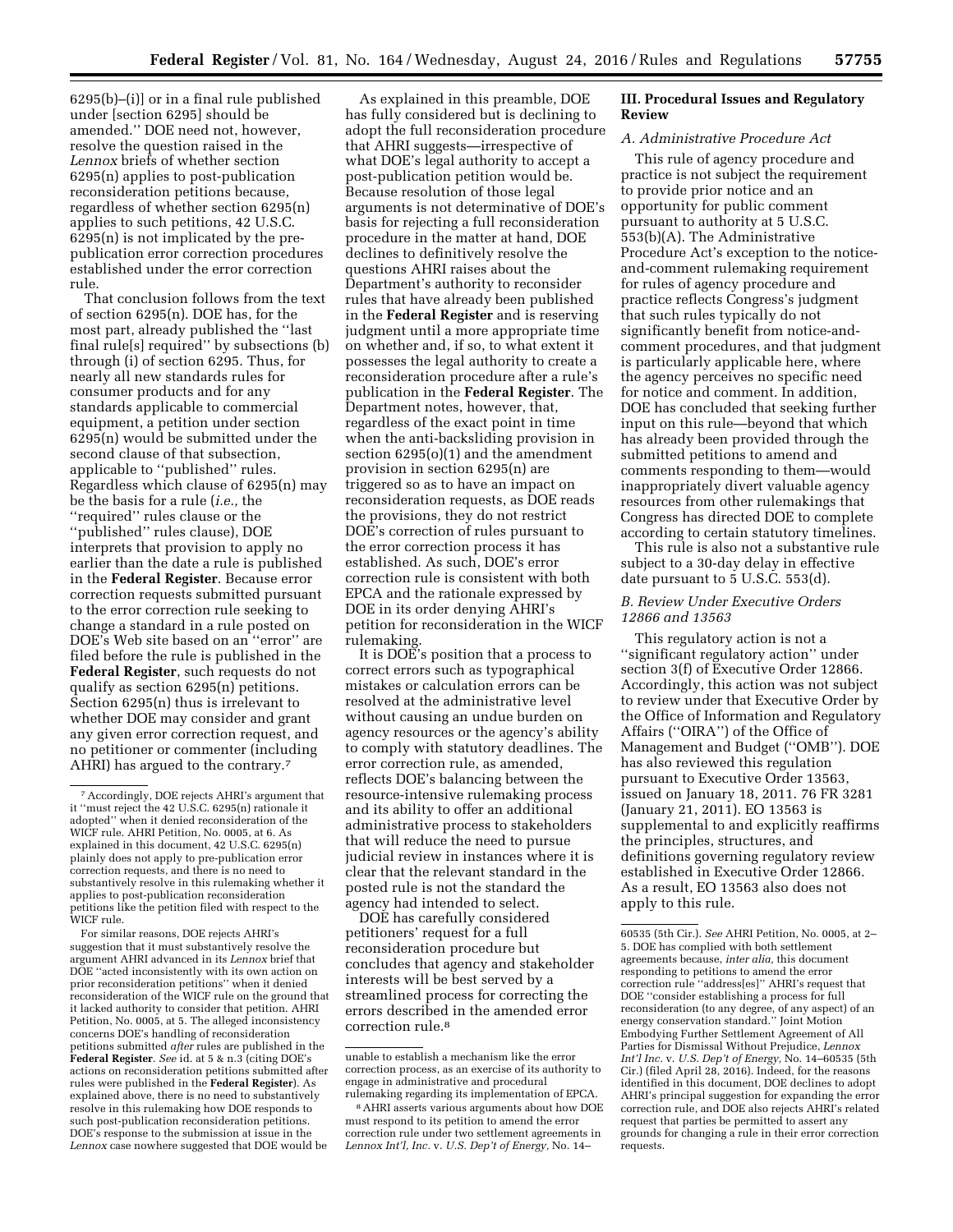# *C. Review Under the Regulatory Flexibility Act*

The Regulatory Flexibility Act (5 U.S.C. 601, *et seq.*) requires preparation of an initial regulatory flexibility analysis (''IRFA'') for any rule that by law must be proposed for public comment, unless the agency certifies that the rule, if promulgated, will not have a significant economic impact on a substantial number of small entities. Because this rule is not subject to the requirement to provide prior notice and an opportunity for public comment, it is not subject to the analytical requirements of the Regulatory Flexibility Act.

# *D. Review Under the Paperwork Reduction Act*

This rule does not contain a collection of information for purposes of the Paperwork Reduction Act.

# *E. Review Under the National Environmental Policy Act of 1969*

DOE has determined that this rule falls into a class of actions that are categorically excluded from review under the National Environmental Policy Act of 1969 (42 U.S.C. 4321 *et seq.*) and DOE's implementing regulations at 10 CFR part 1021. Specifically, this rule is strictly procedural and is covered by the Categorical Exclusion in 10 CFR part 1021, subpart D, paragraph A6. Accordingly, neither an environmental assessment nor an environmental impact statement is required.

# *F. Review Under Executive Order 13132*

Executive Order 13132, ''Federalism,'' 64 FR 43255 (August 10, 1999), imposes certain requirements on Federal agencies formulating and implementing policies or regulations that preempt State law or that have Federalism implications. The Executive Order requires agencies to examine the constitutional and statutory authority supporting any action that would limit the policymaking discretion of the States and to carefully assess the necessity for such actions. The Executive Order also requires agencies to have an accountable process to ensure meaningful and timely input by State and local officials in the development of regulatory policies that have Federalism implications. On March 14, 2000, DOE published a statement of policy describing the intergovernmental consultation process it will follow in the development of such regulations. 65 FR 13735. DOE examined this final rule and determined that it will not have a substantial direct effect on the States, on the relationship

between the national government and the States, or on the distribution of power and responsibilities among the various levels of government. EPCA governs and prescribes Federal preemption of State regulations as to energy conservation for the equipment that are the subject of this final rule. States can petition DOE for exemption from such preemption to the extent, and based on criteria, set forth in EPCA. (42 U.S.C. 6297(d)) No further action is required by Executive Order 13132.

#### *G. Review Under Executive Order 12988*

With respect to the review of existing regulations and the promulgation of new regulations, section 3(a) of Executive Order 12988, ''Civil Justice Reform,'' imposes on Federal agencies the general duty to adhere to the following requirements: (1) Eliminate drafting errors and ambiguity; (2) write regulations to minimize litigation; and (3) provide a clear legal standard for affected conduct rather than a general standard and promote simplification and burden reduction. 61 FR 4729 (February 7, 1996). Section 3(b) of Executive Order 12988 specifically requires that Executive agencies make every reasonable effort to ensure that the regulation: (1) Clearly specifies the preemptive effect, if any; (2) clearly specifies any effect on existing Federal law or regulation; (3) provides a clear legal standard for affected conduct while promoting simplification and burden reduction; (4) specifies the retroactive effect, if any; (5) adequately defines key terms; and (6) addresses other important issues affecting clarity and general draftsmanship under any guidelines issued by the Attorney General. Section 3(c) of Executive Order 12988 requires Executive agencies to review regulations in light of applicable standards in section 3(a) and section 3(b) to determine whether they are met or it is unreasonable to meet one or more of them. DOE has completed the required review and determined that, to the extent permitted by law, this rule meets the relevant standards of Executive Order 12988.

### *H. Review Under the Unfunded Mandates Reform Act of 1995*

Title II of the Unfunded Mandates Reform Act of 1995 (''UMRA'') requires each Federal agency to assess the effects of Federal regulatory actions on State, local, and Tribal governments and the private sector. Public Law 104–4, sec. 201 (codified at 2 U.S.C. 1531). For a regulatory action resulting in a rule that may cause the expenditure by State, local, and Tribal governments, in the aggregate, or by the private sector of

\$100 million or more in any one year (adjusted annually for inflation), section 202 of UMRA requires a Federal agency to publish a written statement that estimates the resulting costs, benefits, and other effects on the national economy. (2 U.S.C. 1532(a), (b)) The UMRA also requires a Federal agency to develop an effective process to permit timely input by elected officers of State, local, and Tribal governments on a proposed ''significant intergovernmental mandate,'' and requires an agency plan for giving notice and opportunity for timely input to potentially affected small governments before establishing any requirements that might significantly or uniquely affect small governments. On March 18, 1997, DOE published a statement of policy on its process for intergovernmental consultation under UMRA. 62 FR 12820; also available at *[http://](http://energy.gov/gc/office-general-counsel) [energy.gov/gc/office-general-counsel.](http://energy.gov/gc/office-general-counsel)*  DOE examined this final rule according to UMRA and its statement of policy and determined that the rule contains neither an intergovernmental mandate, nor a mandate that may result in the expenditure of \$100 million or more in any year, so these requirements do not apply

#### *I. Review Under the Treasury and General Government Appropriations Act, 1999*

Section 654 of the Treasury and General Government Appropriations Act, 1999 (Pub. L. 105–277) requires Federal agencies to issue a Family Policymaking Assessment for any rule that may affect family well-being. This rule will not have any impact on the autonomy or integrity of the family as an institution. Accordingly, DOE has concluded that it is not necessary to prepare a Family Policymaking Assessment.

# *J. Review Under Executive Order 12630*

DOE has determined, under Executive Order 12630, ''Governmental Actions and Interference with Constitutionally Protected Property Rights,'' 53 FR 8859 (March 18, 1988), that this regulation would not result in any takings that might require compensation under the Fifth Amendment to the U.S. Constitution.

# *K. Review Under the Treasury and General Government Appropriations Act, 2001*

Section 515 of the Treasury and General Government Appropriations Act, 2001 (44 U.S.C. 3516, note) provides for Federal agencies to review most disseminations of information to the public under guidelines established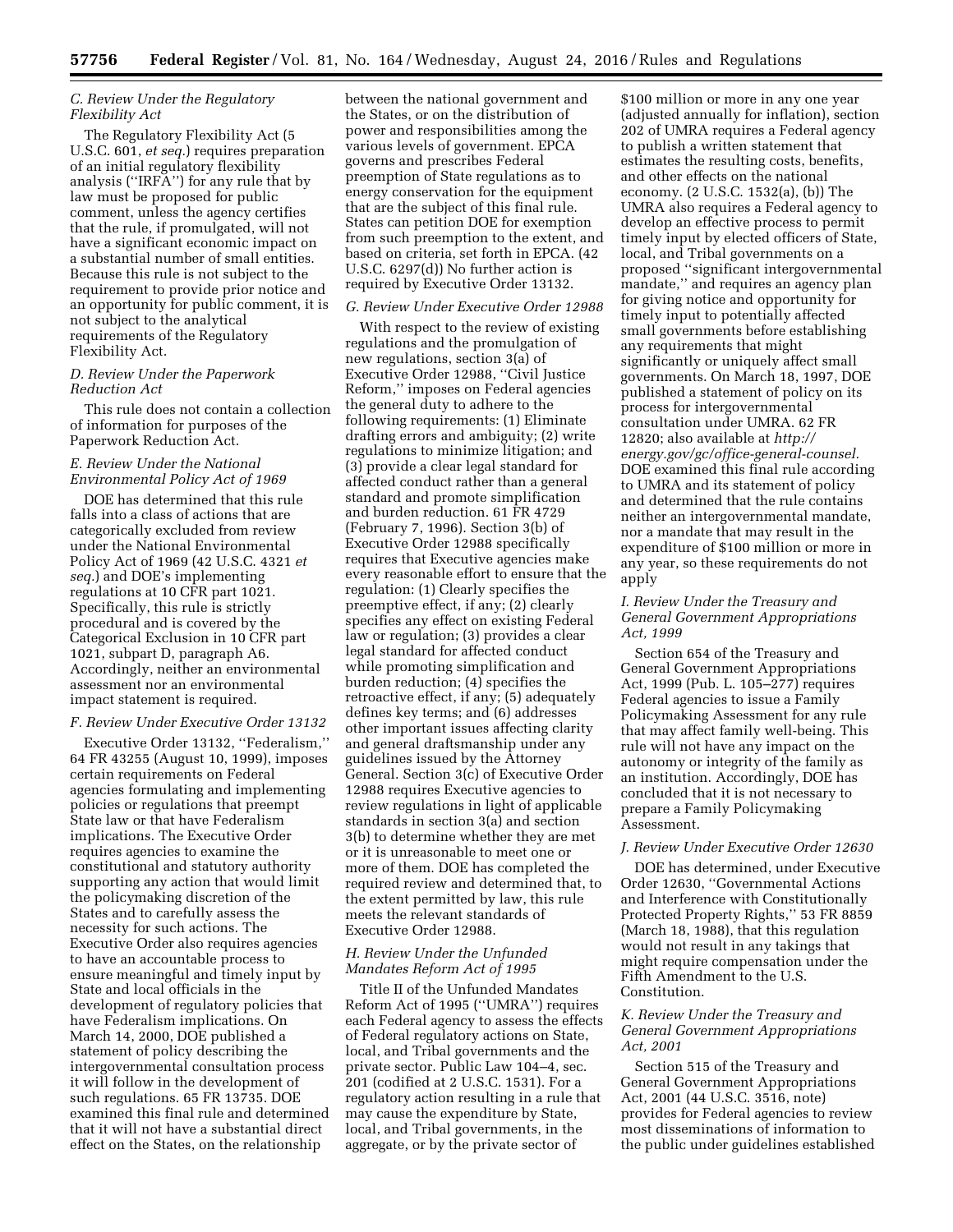by each agency pursuant to general guidelines issued by OMB. OMB's guidelines were published at 67 FR 8452 (February 22, 2002), and DOE's guidelines were published at 67 FR 62446 (October 7, 2002). DOE has reviewed this final rule under the OMB and DOE guidelines and has concluded that it is consistent with applicable policies in those guidelines.

#### *L. Review Under Executive Order 13211*

Executive Order 13211, ''Actions Concerning Regulations That Significantly Affect Energy Supply, Distribution, or Use'' 66 FR 28355 (May 22, 2001), requires Federal agencies to prepare and submit to OIRA at OMB, a Statement of Energy Effects for any significant energy action. A ''significant energy action'' is defined as any action by an agency that promulgated or is expected to lead to promulgation of a final rule, and that: (1) Is a significant regulatory action under Executive Order 12866, or any successor order; and (2) is likely to have a significant adverse effect on the supply, distribution, or use of energy; or (3) is designated by the Administrator of OIRA as a significant energy action. For any significant energy action, the agency must give a detailed statement of any adverse effects on energy supply, distribution, or use if the regulation is implemented, and of reasonable alternatives to the action and their expected benefits on energy supply, distribution, and use.

This final rule is not a significant energy action because the ability to correct regulations will not, in itself, have a significant adverse effect on the supply, distribution, or use of energy. Moreover, it would not have a significant adverse effect on the supply, distribution, or use of energy, nor has it been designated as a significant energy action by the Administrator of OIRA. Therefore, it is not a significant energy action, and, accordingly, DOE has not prepared a Statement of Energy Effects.

### *M. Congressional Notification*

As required by 5 U.S.C. 801, DOE will report to Congress on the promulgation of this rule before its effective date. The report will state that it has been determined that the rule is not a ''major rule'' as defined by 5 U.S.C. 804(2).

#### **IV. Approval of the Office of the Secretary**

#### **List of Subjects**

#### *10 CFR Part 430*

Administrative practice and procedure, Energy conservation test procedures, Household appliances.

# *10 CFR Part 431*

Administrative practice and procedure, Energy conservation test procedures, Commercial and industrial equipment.

Issued in Washington, DC, on August 10, 2016.

#### **Kathleen B. Hogan,**

*Deputy Assistant Secretary for Energy Efficiency, Energy Efficiency and Renewable Energy.* 

For the reasons set forth in the preamble, DOE amends parts 430 and 431 of chapter II of title 10 of the Code of Federal Regulations as set forth below:

### **PART 430—ENERGY CONSERVATION STANDARDS FOR CONSUMER PRODUCTS**

■ 1. The authority citation for part 430 continues to read as follows:

**Authority:** 42 U.S.C. 6291–6309; 28 U.S.C. 2461 note.

■ 2. Section 430.5 is revised to read as follows:

#### **§ 430.5 Error correction procedures for energy conservation standards rules.**

(a) *Scope and purpose.* The regulations in this section describe procedures through which the Department of Energy accepts and considers submissions regarding possible Errors in its rules under the Energy Policy and Conservation Act, as amended (42 U.S.C. 6291–6317). This section applies to rules establishing or amending energy conservation standards under the Act, except that this section does not apply to direct final rules issued pursuant to section 325(p)(4) of the Act (42 U.S.C.  $6295(p)(4)$ ).

(b) *Definitions.* 

*Act* means the Energy Policy and Conservation Act of 1975, as amended (42 U.S.C. 6291–6317).

*Error* means an aspect of the regulatory text of a rule that is inconsistent with what the Secretary intended regarding the rule at the time of posting. Examples of possible mistakes that might give rise to Errors include:

(i) A typographical mistake that causes the regulatory text to differ from how the preamble to the rule describes the rule;

(ii) A calculation mistake that causes the numerical value of an energy conservation standard to differ from what technical support documents would justify; or

(iii) A numbering mistake that causes a cross-reference to lead to the wrong text.

*Rule* means a rule establishing or amending an energy conservation standard under the Act.

*Secretary* means the Secretary of Energy or an official with delegated authority to perform a function of the Secretary of Energy under this section.

(c) *Posting of rules.* (1) The Secretary will cause a rule under the Act to be posted on a publicly-accessible Web site.

(2) The Secretary will not submit a rule for publication in the **Federal Register** during 45 calendar days after posting the rule pursuant to paragraph (c)(1) of this section.

(3) Each rule posted pursuant to paragraph (c)(1) of this section shall bear the following disclaimer:

**NOTICE:** The text of this rule is subject to correction based on the identification of errors as defined in 10 CFR 430.5 before publication in the **Federal Register**. Readers are requested to notify the United States Department of Energy, by email at [EMAIL ADDRESS PROVIDED IN POSTED NOTICE], of any typographical or other errors, as described in such regulations, by no later than midnight on [DATE 45 CALENDAR DAYS AFTER DATE OF POSTING OF THE DOCUMENT ON THE DEPARTMENT'S WEBSITE], in order that DOE may make any necessary corrections in the regulatory text submitted to the Office of the Federal Register for publication.

(d) *Request for correction.* (1) A person identifying an Error in a rule subject to this section may request that the Secretary correct the Error. Such a request must be submitted within 45 calendar days of the posting of the rule pursuant to paragraph (c)(1) of this section.

(2)(i) A request under this section must identify an Error with particularity. The request must state what text is claimed to be erroneous. The request must also provide text that the requester argues would be a correct substitute. If a requester is unable to identify a correct substitute, the requester may submit a request that states that the requester is unable to determine what text would be correct and explains why the requester is unable to do so. The request must also substantiate the claimed Error by citing evidence from the existing record of the rulemaking that the text of the rule as issued is inconsistent with what the Secretary intended the text to be.

(ii) A person's disagreement with a policy choice that the Secretary has made will not, on its own, constitute a valid basis for a request under this section.

(3) The evidence to substantiate a request (or evidence of the Error itself) must be in the record of the rulemaking